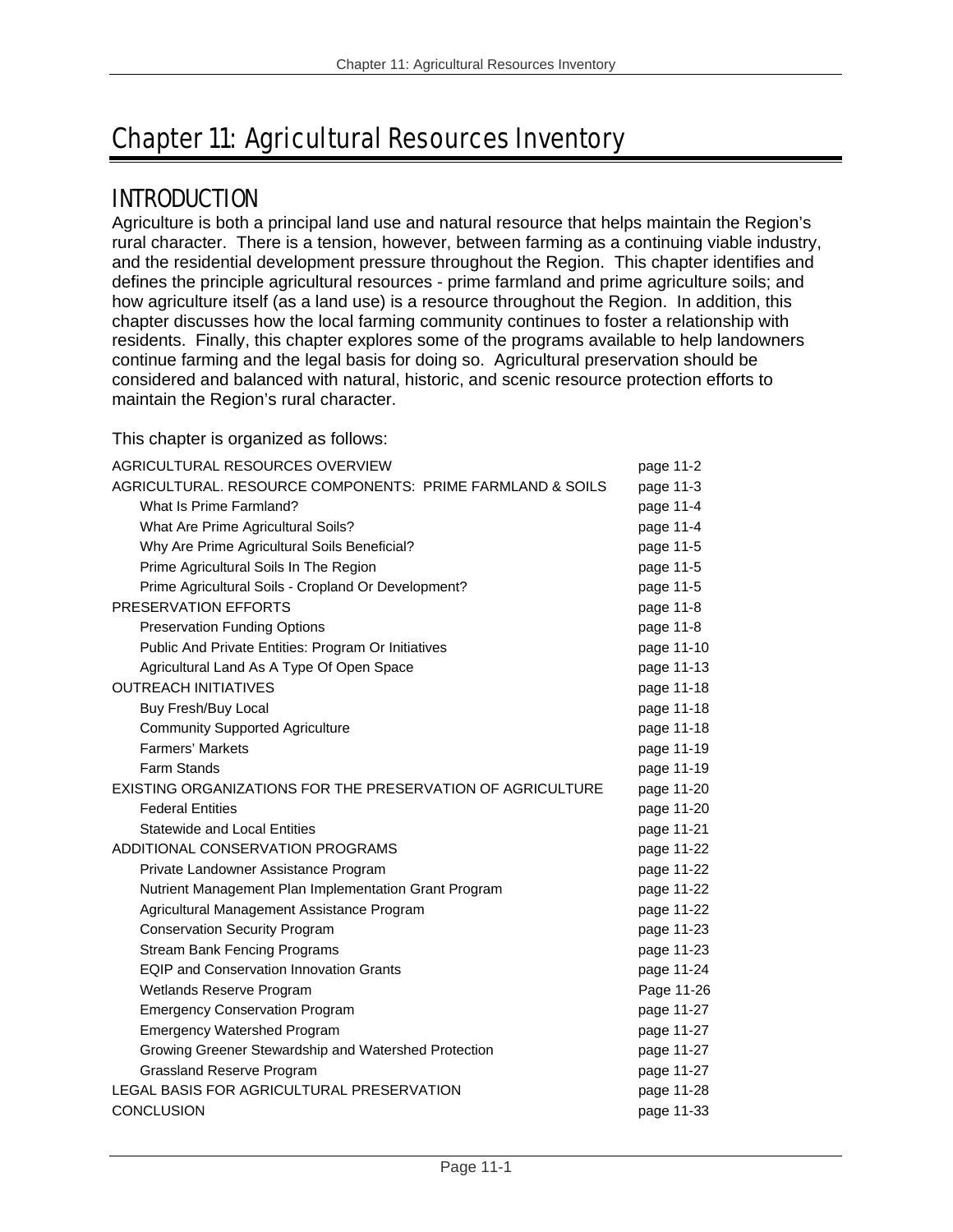## AGRICULTURAL RESOURCES OVERVIEW 22,484 acres of farmland within the Region

Much of the Region's rural character comes from its agrarian heritage. The Region contains agricultural resources that represent one of the earliest economic foundations of the area and date back centuries to when Europeans initially settled the area (see Chapter 8: Historic Resources Inventory for a full discussion). Although the number of active farms has declined there are still many productive farms. The Northern Federation identified parcels used as farmland in 2005, (see Map 6-1 in Chapter 6: Agriculture Resources Plan as well as Figure 11- 1, below). These parcels make up approximately *22,500 acres or 29% of the total acres* of the Region, indicating that farming is still a viable industry and land use. In addition to agriculture as a land use, the components of agriculture (e.g. soils) are important resources.

The preservation of agricultural resources is an important consideration in the planning process because it helps ensure efficient use of valuable soils and is an indicator of the Region's economy and culture. The preservation of this resource, like the other resources in this Plan, must be considered against continued development pressure so that the Region can maintain a balance between its agrarian past and its future. Many of the entities and the programs discussed though out this chapter have been included to show how the Region is currently preserving the industry of farming by preserving the components of agriculture as well as the land use of agriculture.

This plan, together with the *Regional Land Use Plan* (1996), establish a regional agricultural preservation policy. To promote preservation, the municipalities in the Northern Federation should continue to: implement agricultural preservation initiatives found throughout this chapter; implement the actions found in Chapter 6: Agricultural Resources Plan; and/or the recommendations in their individual Comprehensive Plans. In addition, each municipality will have the policy basis on which to base regulatory changes (with the focus on zoning) that promote agricultural preservation.

To further agricultural preservation efforts on a regional basis, preservation policies should be implemented at the municipal level and coordinated with the Northern Federation. Coordinated municipal preservation policies will indicate continued support for agriculture and will potentially enable the Northern Federation to influence county or state agricultural policy. At the very least, coordinated regional policies will help members of the Northern Federation pursue preservation activities. This usually serves to reduce opposition and to elicit support when the Northern Federation and/or individual municipalities initiate preservation programs and strategies.

Figure 11-1, on the next page, is a summary of agricultural resources or preservation efforts in the Region. The topics summarized in each column are explained in greater detail throughout the chapter (this information has been included here as a quick reference). The second column is the number of acres of existing farmland in each township. The third column shows the percentage of acres of farmland in each municipality. The fifth column, *Agricultural Easements Acreage*, shows the number of acres preserved through the two county agricultural preservation programs. (The discussion on these programs begins on page 11-11). The last column, *Open Space Acreage*, lists the number of open space acres preserved by private nonprofit land trusts. The acreage listed in this column does *not* represent *only* agricultural lands. (See the discussion of agriculture as open space on page 11-13 for a more detailed explanation).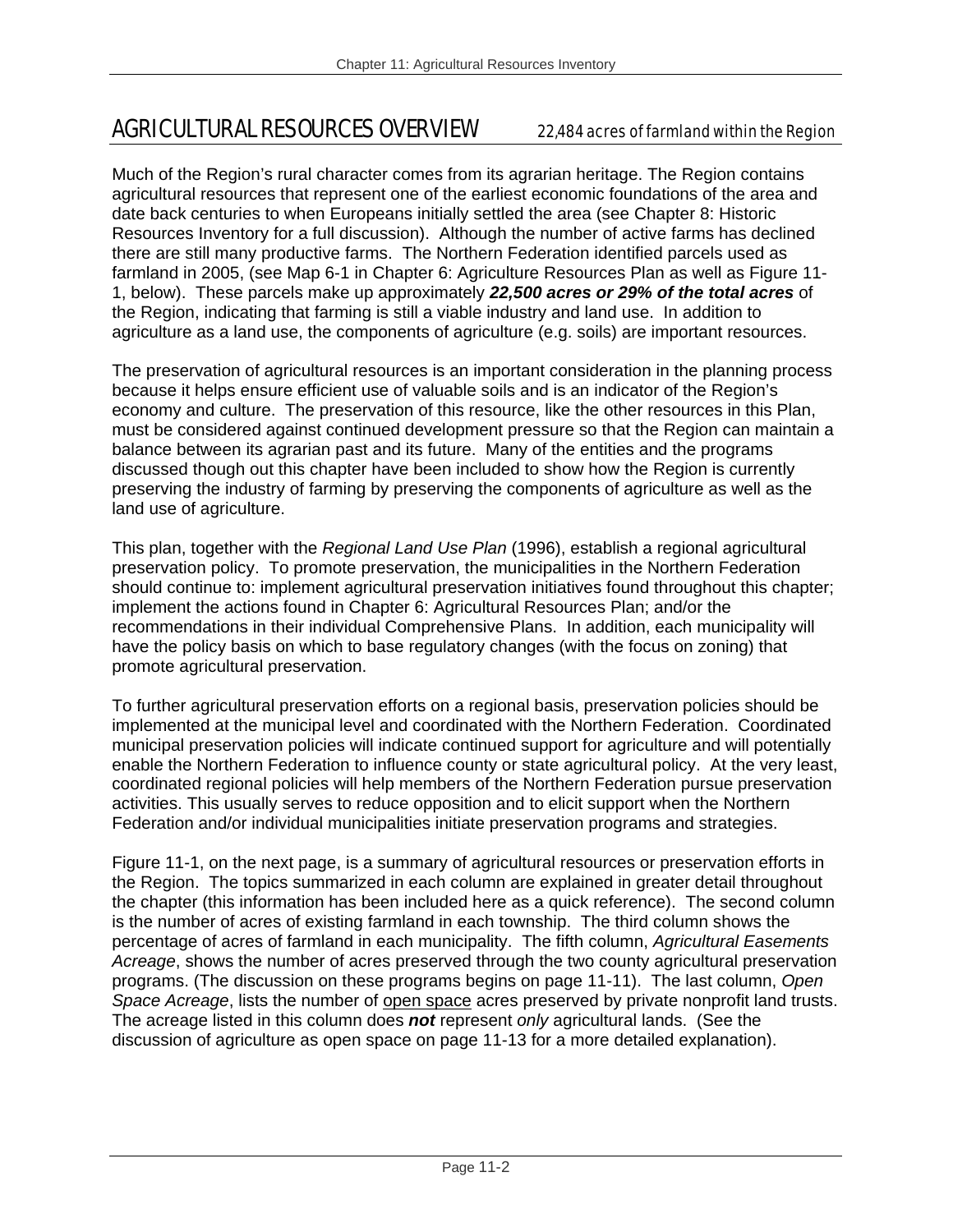| Township                                    | Number of<br>Acres of<br><b>Existing</b><br><b>Farmland</b> | Percentage<br>of Acres of<br><b>Farmland in</b><br>the<br>Township | <b>Agricultural</b><br><b>Security Areas</b><br>Acreage | <b>Agricultural</b><br><b>Easements</b><br>Acreage*       | Open<br><b>Space</b><br>Acreage** <sup>1</sup> |
|---------------------------------------------|-------------------------------------------------------------|--------------------------------------------------------------------|---------------------------------------------------------|-----------------------------------------------------------|------------------------------------------------|
| <b>East Coventry</b>                        | 1,405                                                       | 20%                                                                | 950                                                     | 241                                                       | $\Omega$                                       |
| East Nantmeal                               | 5,178                                                       | 49%                                                                | 4,752                                                   | 225 plus<br>$118$ (in<br>combination with<br>Wallace)     | 3,184                                          |
| <b>East Pikeland</b>                        | 1,104                                                       | 19%                                                                | 40                                                      | $\Omega$                                                  | 283                                            |
| East Vincent                                | 2,675                                                       | 31%                                                                | 1,333                                                   | 646                                                       | 55                                             |
| North Coventry                              | 1,248                                                       | 14%                                                                | 1,771                                                   | 538                                                       | 58                                             |
| South Coventry                              | 1,592                                                       | 33%                                                                | 1,641                                                   | 50 plus<br>340 (in<br>combination with<br>Warwick)        | 654                                            |
| Wallace                                     | 1,727                                                       | 22%                                                                | 1,000                                                   | 118 (in<br>combination with<br>East Nantmeal)             | 281                                            |
| Warwick                                     | 3,620                                                       | 30%                                                                | 3,686                                                   | 28 plus<br>340 (in<br>combination with<br>South Coventry) | 2,689                                          |
| <b>West Vincent</b>                         | 3,935                                                       | 34%                                                                | 1,709                                                   | 381                                                       | 593                                            |
| <b>Northern</b><br><b>Federation Totals</b> | 22,484                                                      | 29%                                                                | 16,882                                                  | 2,567                                                     | 7,797                                          |

| Figure 11-1                                                 |
|-------------------------------------------------------------|
| <b>Summary of Agricultural Land and Resource Protection</b> |
| In the Region                                               |

Notes: \*Easements from both the Commonwealth of Pennsylvania and Chester County Agricultural Conservation Easement Purchase Preservation Program, *and* the Challenge Grant Program Chester.

\*\* Acreage of Parcels w/ Land Trust Easements *or* Owned in Fee by Land Trusts.

 $\overline{a}$ 

# AGRICULTURAL RESOURCE COMPONENTS: PRIME FARMLAND AND SOILS

Prime farmland and prime agricultural soils are resources of agriculture. However, agriculture itself (as a land use) can be a resource for the Region in that it helps retain the agrarian economy and rural character. The following two pages examine the resources of agriculture while the next part of this chapter looks at the product of agriculture, or how agriculture is a resource for the Region. The mechanisms and programs listed throughout this chapter have been included to help the Northern Federation, municipalities, or landowners/farmers protect the land/soils and farming as an industry, as well as a land use.

 $1$  The county credits the preservation of a parcel of land to one source. The land trusts and the municipalities often use a different method for calculating the number of acres preserved. Therefore, the number of acres that the county shows as protected open space may be lower than figures that the land trusts or municipalities use.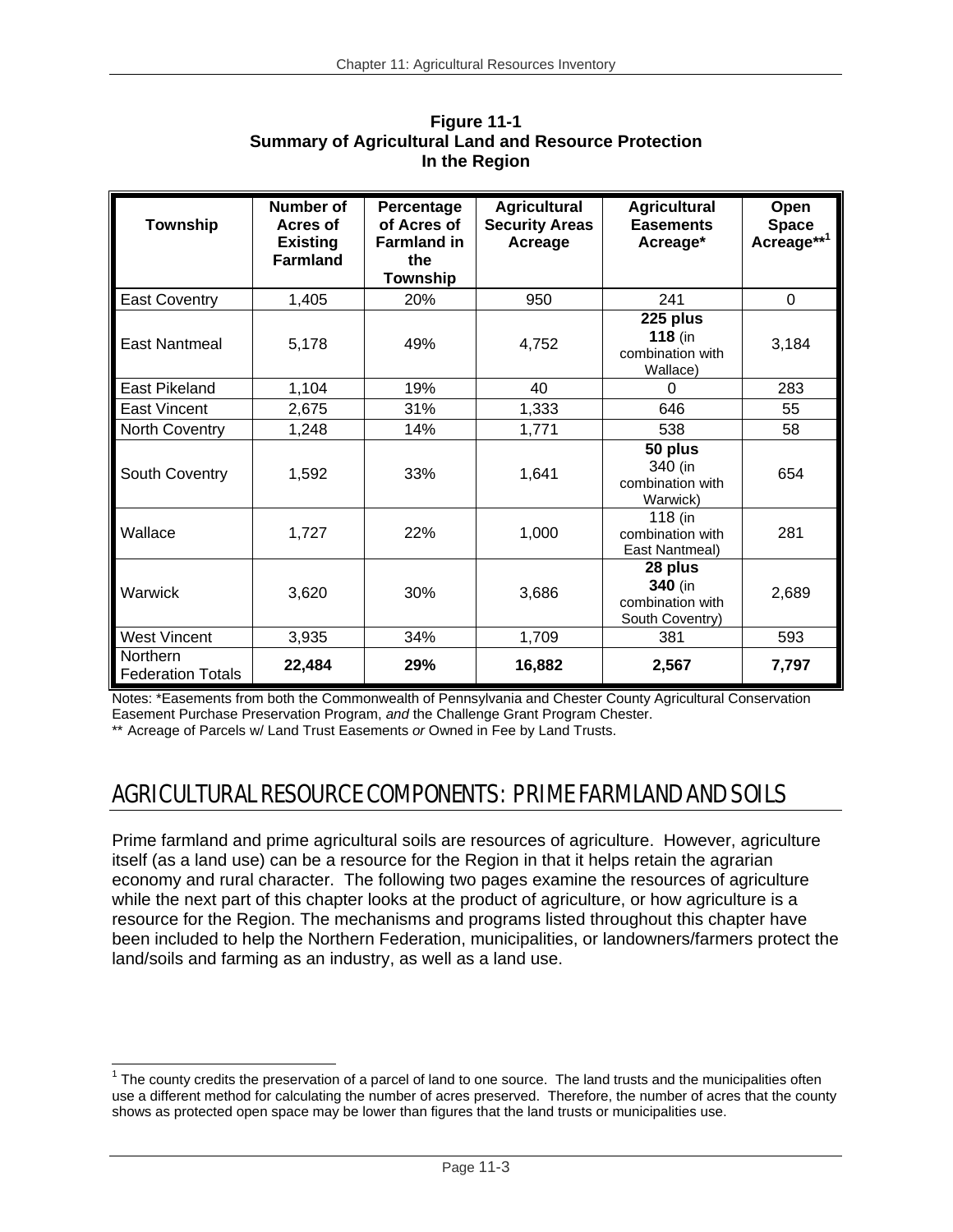## WHAT IS PRIME FARMLAND?

The United States Department of Agriculture defines prime farmland as, "…land that has the best combination of physical and chemical characteristics for producing food, feed, forage, fiber, and oilseed crops, and is also available for these uses (the land could be cropland, pastureland, range-land, forest land, or other land, but not urban built-up land or water). It has the soil quality, growing season, and moisture supply needed to economically produce sustained high yields of crops when treated and managed, including water management, according to acceptable farming methods. In general, prime farmlands have an adequate and dependable water supply from precipitation or irrigation, a favorable temperature and growing season, acceptable acidity or alkalinity, acceptable salt and sodium content, and few or no rocks. They are permeable to water and air. Prime farmlands are not excessively erodible or saturated with water for a long period of time, and they either do not flood frequently or are protected from flooding."<sup>2</sup>

Prime farmland is determined on a site-by-site basis, and is a subjective resource, therefore it is not possible to map or depict this resource for the Region. The conditions stated in the definition above would indicate, however, that the Region does contain areas of prime farmland.

## WHAT ARE PRIME AGRICULTURAL SOILS?

Prime agricultural soils, a component of prime farmland, are plentiful in the Region (see Figure 11-2 and Map 11-1). Prime agricultural soils are designated as bearing productivity rating of Class I, II, and III by the USDA Soil Conservation Service (see Figure 11-3 for a list of the prime agricultural soils found in the Region):

- **Class I** soils have few limitations that restrict their use for farming, and, therefore, are considered the best for agricultural purposes.
- **Class II** soils have some limitations that reduce the choice of plants (crops) or require moderate conservation practices.
- **Class III** soils have more severe limitations that reduce the choice of plants (crops), require special conservation practices, or both, and are included as prime agricultural soils by Commonwealth designation as agricultural soils of statewide importance.

Soils not classified as Class I, II, or III are generally less productive and are often located in areas of floodplains, wetlands, or steep slopes and are often used for pastureland rather than for cropland. Class IV soils, while not defined as prime agricultural soils, are recognized statewide and by the Region's local farming community as important. Class IV soils count toward the minimum requirements for the Commonwealth of Pennsylvania and Chester County Agricultural Conservation Easement Purchase Preservation Program, which requires that farm tracts have at least 50% of soils available for agricultural production and are of capability classes I-IV. (See page 11-11 for more information on this program)

<sup>2&</sup>lt;br>2 7 CFR 657.5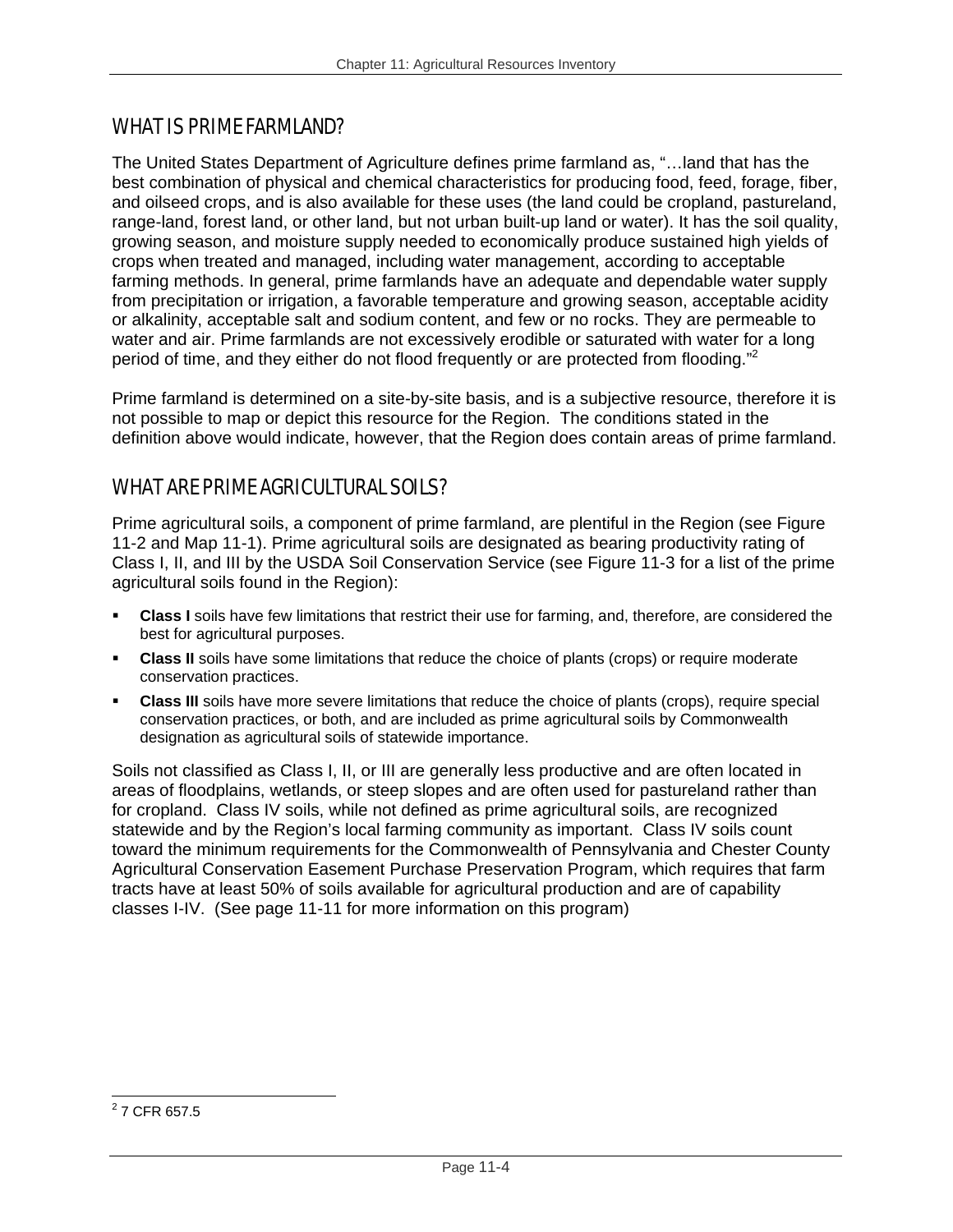## WHY ARE PRIME AGRICULTURAL SOILS BENEFICIAL?

Prime agricultural soils are beneficial because they produce the highest crop yields with minimal inputs of energy and economic resources. Prime agricultural soils require less irrigation and have better natural drainage then other soil types. Therefore, farming the land results in the least damage to the environment.

## PRIME AGRICULTURAL SOILS IN THE REGION

As shown in Figure 11-2, as of 2005 the Region contains approximately **47,968** acres of prime agricultural soils out of **76,661** total acres (approximately **63**%). The table below shows the number of acres of Class I, II, or III soils in the Region, and the percentage of prime agricultural soil (by class) for the total acres in the Region. Prime agricultural soils are shown on Map 11-1.

| <b>Soil Classification</b> | <b>Number of Acres</b> | <b>Percentage of total</b><br>acres in the Region |
|----------------------------|------------------------|---------------------------------------------------|
| <b>Class I Soils</b>       | 374                    | 0.49%                                             |
| <b>Class II Soils</b>      | 35,159                 | 46%                                               |
| <b>Class III Soils</b>     | 12,435                 | 16%                                               |
| otal                       | 47,968                 | 63%                                               |

**Figure 11-2 Prime Agricultural Soils** 

## PRIME AGRICULTURAL SOILS - CROPLAND OR DEVELOPMENT?

The predominance of prime agricultural soils within the Region is evident as shown above, however, it is important to note that the amount of prime agricultural soils has been impacted by development. The elements that make soils good for agriculture also make it attractive to build upon. Since Class I and II soils are often the most suitable for development, many areas of prime agricultural soils in the county and Region have already been developed or otherwise disturbed.

Current zoning regulations of the Northern Federation member municipalities tend to suggest that they favor suburban development over agricultural protection (see the discussion *Agricultural Preservation Through Municipal Regulation* as well as Figure 6-1 in Chapter 6: Agricultural Resources Plan). Communities where these prime soils are located must determine how to balance growth management techniques with agricultural preservation.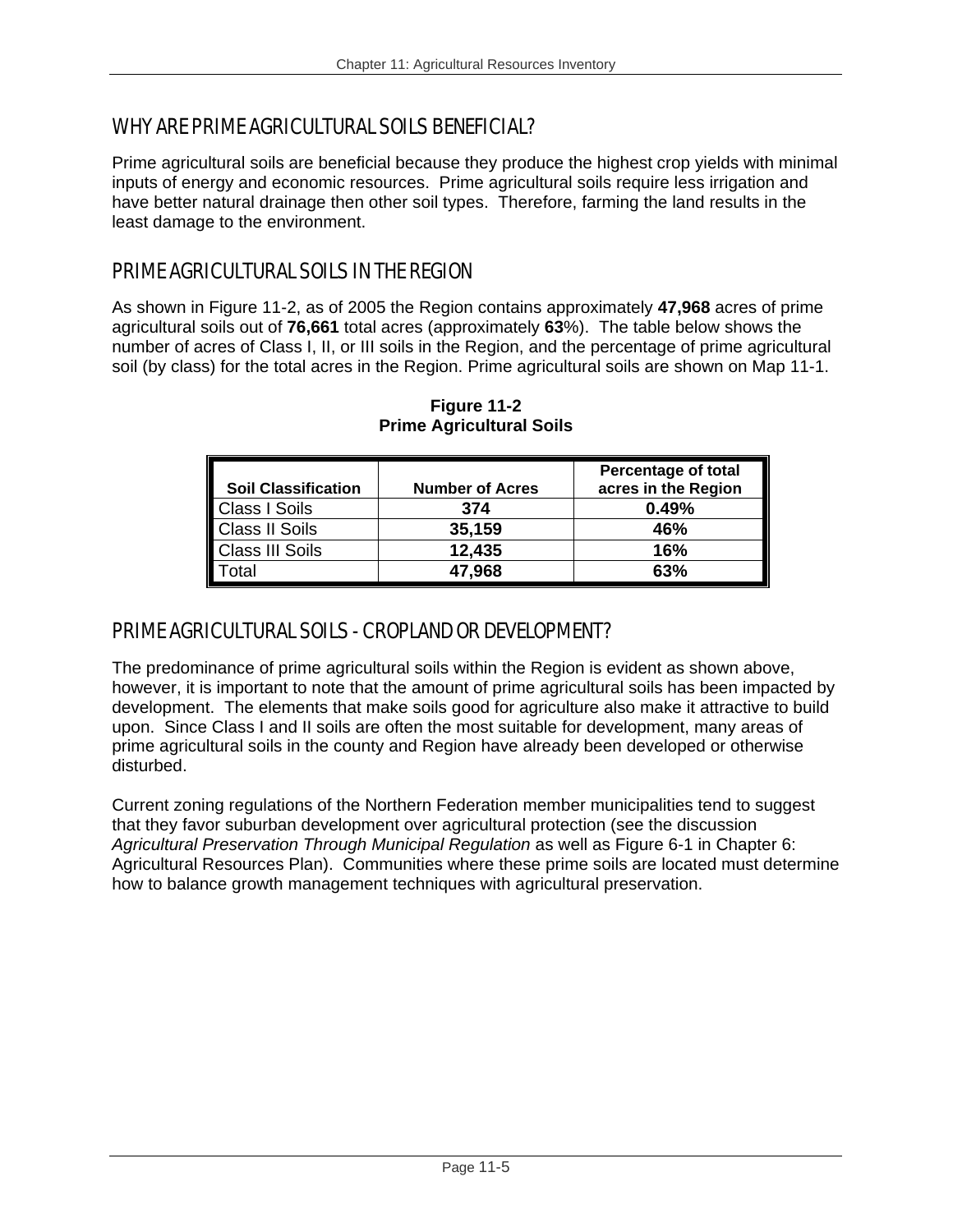| <b>Class of</b><br>Soil | <b>Name of Soil</b>                                                                  | <b>Abbreviation</b> | <b>Acres</b> |
|-------------------------|--------------------------------------------------------------------------------------|---------------------|--------------|
| $\mathsf{I}$            | CHESTER SILT LOAM, 0 TO 3 PERCENT SLOPES                                             | 029CdA              | 0.09         |
| $\mathbf{I}$            | NESHAMINY GRAVELLY SILT LOAM, 0 TO 3 PERCENT SLOPES                                  | 029NaA              | 6.32         |
| $\mathsf{I}$            | CHESTER SILT LOAM, 0 TO 3 PERCENT SLOPES, MODERATELY<br><b>ERODED</b>                | 029CdA2             | 9.84         |
| $\mathsf{I}$            | GLENELG CHANNERY SILT LOAM, 0 TO 3 PERCENT SLOPES                                    | 029GeA              | 4.51         |
| $\mathsf{I}$            | GLENELG CHANNERY SILT LOAM, 0 TO 3 PERCENT SLOPES,<br><b>MODERATELY ERODED</b>       | 029GeA2             | 4.20         |
| $\mathbf{H}$            | <b>GIBRALTER SILT LOAM</b>                                                           | 0293Fc              | 25.68        |
| Ш                       | RARITAN SILT LOAM, 3 TO 8 PERCENT SLOPES                                             | 0293RaB             | 5.15         |
| $\mathbf{H}$            | BRANDYWINE SILT LOAM, 3 TO 8 PERCENT SLOPES,<br>MODERATELY ERODED                    | 029BrB2             | 130.87       |
| $\mathbf{H}$            | URBAN LAND - PENN COMPLEX, 0 TO 8 PERCENT SLOPES                                     | 029UxB              | 474.86       |
| $\mathbf{H}$            | ROWLAND SILT LOAM, DARK SURFACE                                                      | 029Rp               | 3.89         |
| $\mathbf{H}$            | ROWLAND SILT LOAM<br>029Ro                                                           |                     | 26.51        |
| $\mathbf{H}$            | READINGTON SILT LOAM, 3 TO 8 PERCENT SLOPES,<br>MODERATELY ERODED                    | 029RdB2             | 2.565        |
| Ш                       | READINGTON SILT LOAM, 3 TO 8 PERCENT SLOPES                                          | $0293$ ReB          | 4.626        |
| $\mathbf{H}$            | READINGTON SILT LOAM, 0 TO 3 PERCENT SLOPES                                          | 029RdA              | 14.25        |
| $\mathbf{H}$            | PENN SILT LOAM, 3 TO 8 PERCENT SLOPES, MODERATELY<br>029PmB2<br><b>ERODED</b>        |                     | 561.71       |
| $\mathbf{H}$            | PENN CHANNERY SILT LOAM, 3 TO 8 PERCENT SLOPES                                       | 0293PeB             | 5.65         |
| $\mathbf{H}$            | PENN AND LANSDALE SANDY LOAMS, 3 TO 8 PERCENT<br>SLOPES, MODERATELY ERODED           | 029PtB2             |              |
| $\mathbf{H}$            | NESHAMINY GRAVELLY SILT LOAM, 3 TO 8 PERCENT SLOPES,<br><b>MO DERATELY ERODE</b>     | 029NaB2             |              |
| $\mathbf{H}$            | MONTALTO CHANNERY SILT LOAM, 3 TO 8 PERCENT SLOPES,<br><b>MOD ERATELY ERODED</b>     | 029MoB2             |              |
| $\mathbf{H}$            | BRECKNOCK CHANNERY SILT LOAM, 3 TO 8 PERCENT<br>029BtB2<br>SLOPES, MODERATELY ERODED |                     | 113.43       |
| $\mathbf{H}$            | BUCKS SILT LOAM, 3 TO 8 PERCENT SLOPES, MODERATELY<br><b>ERODED</b>                  | 029BxB2             | 170.71       |
| $\mathbf{H}$            | CHESTER SILT LOAM, 3 TO 8 PERCENT SLOPES                                             | 029CdB              | 10.87        |
| Ш                       | CHESTER SILT LOAM, 3 TO 8 PERCENT SLOPES, MODERATELY<br>029CdB2<br><b>ERODED</b>     |                     | 3.70         |

**Figure 11-3 Prime Agricultural Soils in the Region**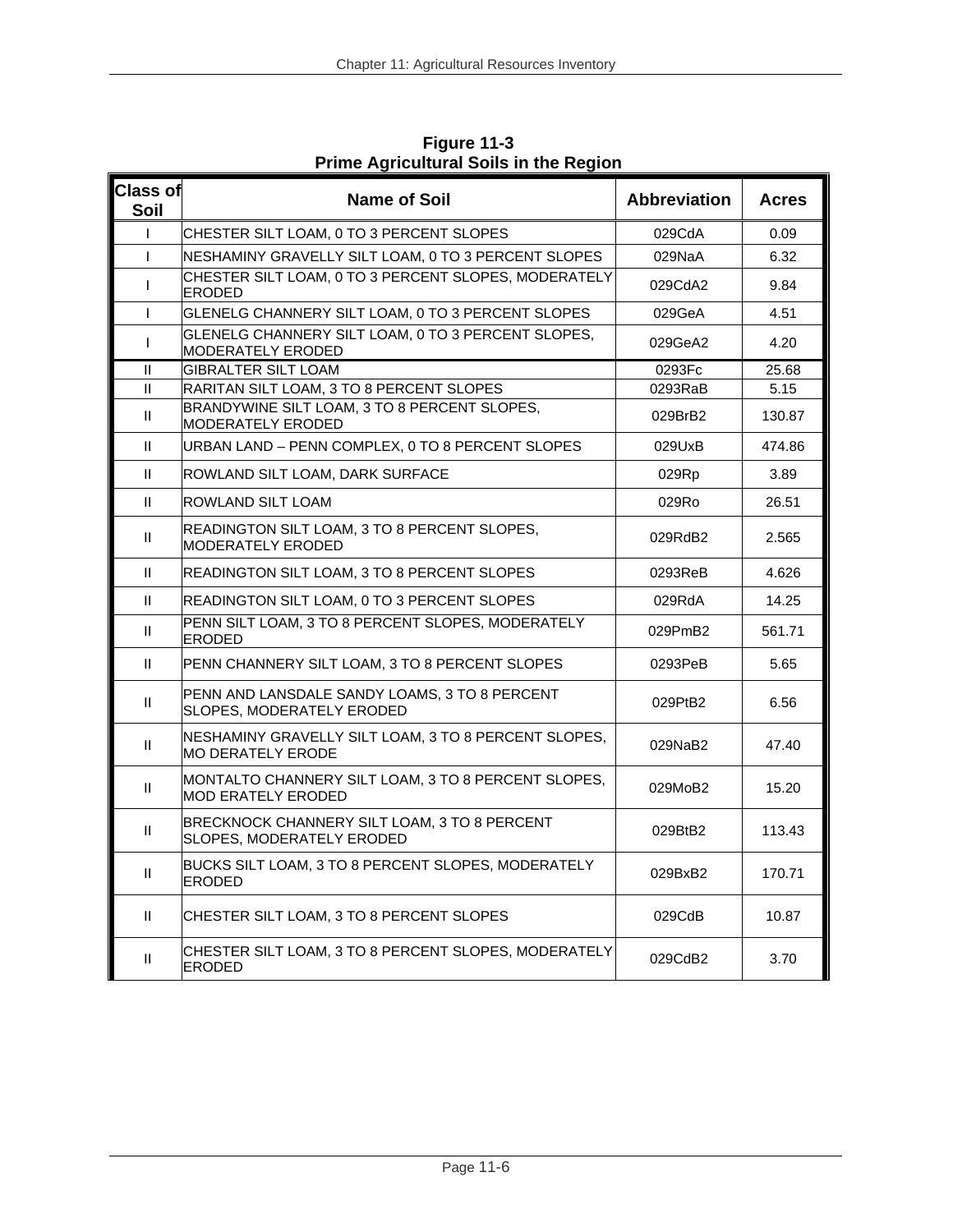| <b>Class of</b><br>Soil    | <b>Name of Soil</b>                                                              | <b>Abbreviation</b> | <b>Acres</b> |
|----------------------------|----------------------------------------------------------------------------------|---------------------|--------------|
| $\mathbf{H}$               | CHEWACLA SILT LOAM                                                               | 029Ch               | 10.60        |
| $\mathbf{H}$               | <b>CONGAREE SILT LOAM</b>                                                        | 029Cn               | 42.40        |
| $\ensuremath{\mathsf{II}}$ | EDGEMONT CHANNERY LOAM, 3 TO 8 PERCENT SLOPES                                    | 029EcB2             | 8.97         |
| $\mathbf{H}$               | MANOR LOAM, 3 TO 8 PERCENT SLOPES, MODERATELY<br><b>ERODED</b>                   | 029MgB2             | 6.51         |
| Ш                          | MADE LAND, SCHIST AND GNEISS MATERIALS                                           | 029Me               | 68.82        |
| Ш                          | LEHIGH SILT LOAM, 3 TO 8 PERCENT SLOPES,<br><b>MODERATELY ERODED</b>             | 029LeB2             | 9.05         |
| $\mathbf{II}$              | LAIDIG GRAVELLY LOAM, 3 TO 8 PERCENT SLOPES                                      | 0293LaB             | 8.70         |
| $\ensuremath{\mathsf{II}}$ | JOANNA LOAM, 3 TO 8 PERCENT SLOPES                                               | 0293UeB             | 4.86         |
| Ш                          | GLENVILLE SILT LOAM, 3 TO 8 PERCENT SLOPES,<br><b>MODERATELY ERODED</b>          | 029GnB2             | 6.62         |
| $\mathbf{II}$              | GLENVILLE SILT LOAM, 3 TO 8 PERCENT SLOPES                                       | 029GnB              | 4.82         |
| $\rm H$                    | GLENVILLE SILT LOAM 0 TO 3 PERCENT SLOPES                                        | 029GnA              | 10.54        |
| Ш                          | GLENELG CHANNERY SILT LOAM, 3 TO 8 PERCENT<br><b>SLOPES</b>                      | 029GeB              | 2.87         |
| Ш                          | GLENELG CHANNERY SILT LOAM, 3 TO 8 PERCENT<br>SLOPES, MODERATELY ERODED          | 029GeB2             | 53.16        |
| $\mathbf{H}$               | LEHIGH SILT LOAM, 3 TO 8 PERCENT SLOPES                                          | 029LeB              | 5.85         |
| $\mathbf{III}$             | LAIDIG GRAVELLY LOAM, 8 TO 15 PERCENT SLOPES                                     | 0293LaC             | 12.06        |
| III                        | BOWMANSVILLE-KNAUERS SILT LOAM                                                   | 0293Bo              | 11.25        |
| III                        | <b>BOWMANSVILLE SILT LOAM</b>                                                    | 029Bo               | 11.82        |
| $\mathbf{III}$             | BRANDYWINE LOAM, 8 TO 15 PERCENT SLOPES                                          | 029BrC              | 4.77         |
| $\mathbf{III}$             | WORSHAM SILT LOAM, 8 TO 15 PERCENT SLOPES,<br><b>MODERATELY E RODED</b>          | 029WoC2             | 2.63         |
| III                        | <b>WEHADKEE SILT LOAM</b>                                                        | 029We               | 2.05         |
| Ш                          | PENN SILT LOAM, 8 TO 15 PERCENT SLOPES,<br><b>MODERATELY EROD ED</b>             | 029PmC2             | 55.21        |
| $\mathop{\rm III}$         | PENN AND LANSDALE SANDY LOAMS, 8 TO 15 PERCENT<br><b>SLOPES, SEVERELY ERODED</b> | 029PtC3             | 29.17        |
| $\mathop{\rm III}$         | PENN AND LANSDALE SANDY LOAMS, 8 TO 15 PERCENT<br>SLOPES, MODERATELY EROD        | 029PtC2             | 149.26       |
| $\mathop{\rm III}$         | NESHAMINY GRAVELLY SILT LOAM, 8 TO 15 PERCENT<br>SLOPES, M ODERATELY EROD        | 029NaC2             | 5.17         |
| $\mathbf{III}$             | MONTALTO CHANNERY SILT LOAM, 8 TO 15 PERCENT<br>SLOPES, MO DERATELY ERODE        | 029MoC2             | 20.08        |
| $\mathop{\rm III}$         | BRANDYWINE LOAM, 8 TO 15 PERCENT SLOPES,<br>MODERATELY ERODED                    | 029BrC2             | 13.92        |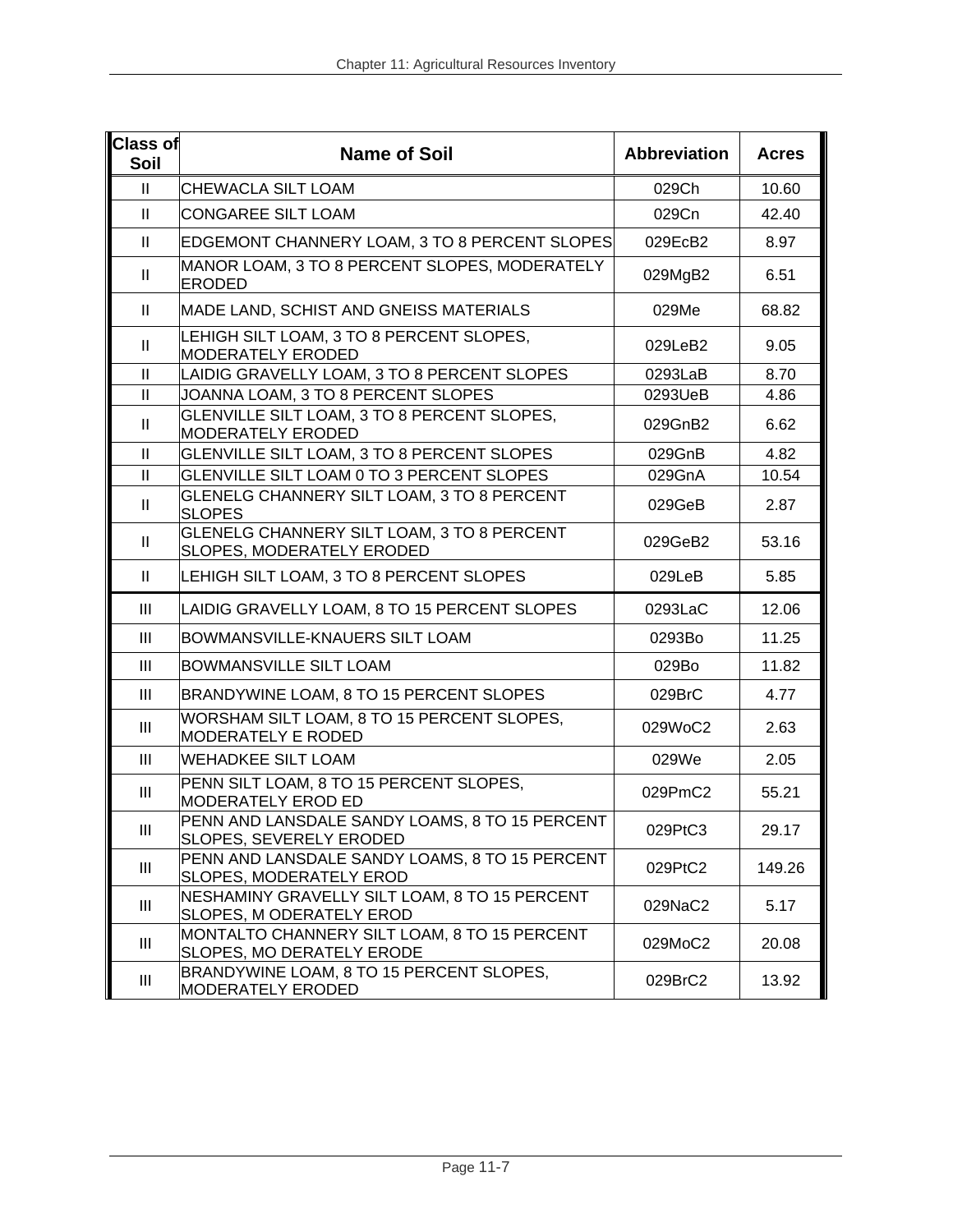| Class of<br>Soil | <b>Name of Soil</b>                                                              | <b>Abbreviation</b> | <b>Acres</b> |
|------------------|----------------------------------------------------------------------------------|---------------------|--------------|
| III              | MANOR LOAM, 8 TO 15 PERCENT SLOPES,<br><b>MODERATELY ERODED</b>                  | 029MgC2             | 8.56         |
| III              | BRECKNOCK CHANNERY SILT LOAM, 8 TO 15 PERCENT<br><b>SLOPES, MODERATELY ERODE</b> | 029BtC2             | 17.99        |
| III              | CHESTER SILT LOAM, 8 TO 15 PERCENT SLOPES,<br><b>MODERATELY ERODED</b>           | 029CdC2             | 11.47        |
| III              | EDGEMONT CHANNERY LOAM, 8 TO 15 PERCENT<br><b>SLOPES</b>                         | 029EcC              |              |
| Ш                | GLENVILLE SILT LOAM, 8 TO 15 PERCENT SLOPES,<br>MODERATELY ERODED                | 029GnC2             | 10.30        |
| Ш                | MANOR LOAM, 8 TO 15 PERCENT SLOPES                                               | 029MgC              | 11.52        |
| Ш                | MANOR LOAM, 3 TO 8 PERCENT SLOPES, SEVERELY<br><b>ERODED</b>                     | 029MgB3             | 3.55         |
| Ш                | PENN CHANNERY SILT LOAM, 8 TO 15 PERCENT SLOPES                                  | 0293PeC             | 22.01        |
| Ш                | JOANNA LOAM, 8 TO 15 PERCENT SLOPES                                              | 0293UeC             | 25.37        |
| III              | EDGEMONT CHANNERY LOAM, 8 TO 15 PERCENT<br><b>SLOPES, MODERATELY ERODED</b>      | 029EcC2             | 39.12        |
| III              | GLENELG CHANNERY SILT LOAM, 8 TO 15 PERCENT<br>029GeC<br><b>SLOPES</b>           |                     | 13.30        |
| III              | GLENELG CHANNERY SILT LOAM, 8 TO 15 PERCENT<br><b>SLOPES, MODERATELY ERODED</b>  | 029GeC2             | 6.41         |
| III              | <b>GLENELG CHANNERY SILT LOAM, 3 TO 8 PERCENT</b><br>SLOPES, SEVERELY ERODED     | 029GeB3             | 2.42         |

Source: Class I, II, and III Agricultural Soils – Chester County Soil Survey, Geographic Database for Chester County, Pennsylvania, Department of Agriculture, Natural Resource Conservation Service, 1997.

# PRESERVATION EFFORTS

There are many public and private entities that preserve agricultural land and there are a variety of mechanisms to aid these groups.

## PRESERVATION FUNDING OPTIONS

Two primary ways to preserve agricultural land and open space are through conservation easements, and land purchases (in fee). Both public and private entities use these mechanisms depending on the type and scope of the preservation. Funding comes from various public and private sources and sometimes more than one source is necessary to cover the cost of an easement or land purchase. As preservation strategies are developed, it is important to be aware of the financial resources available so the Region may benefit from as many programs and resources as possible. It is recommended that before a landowner initiates any preservation option they consult with an attorney or tax consultant to discuss their options.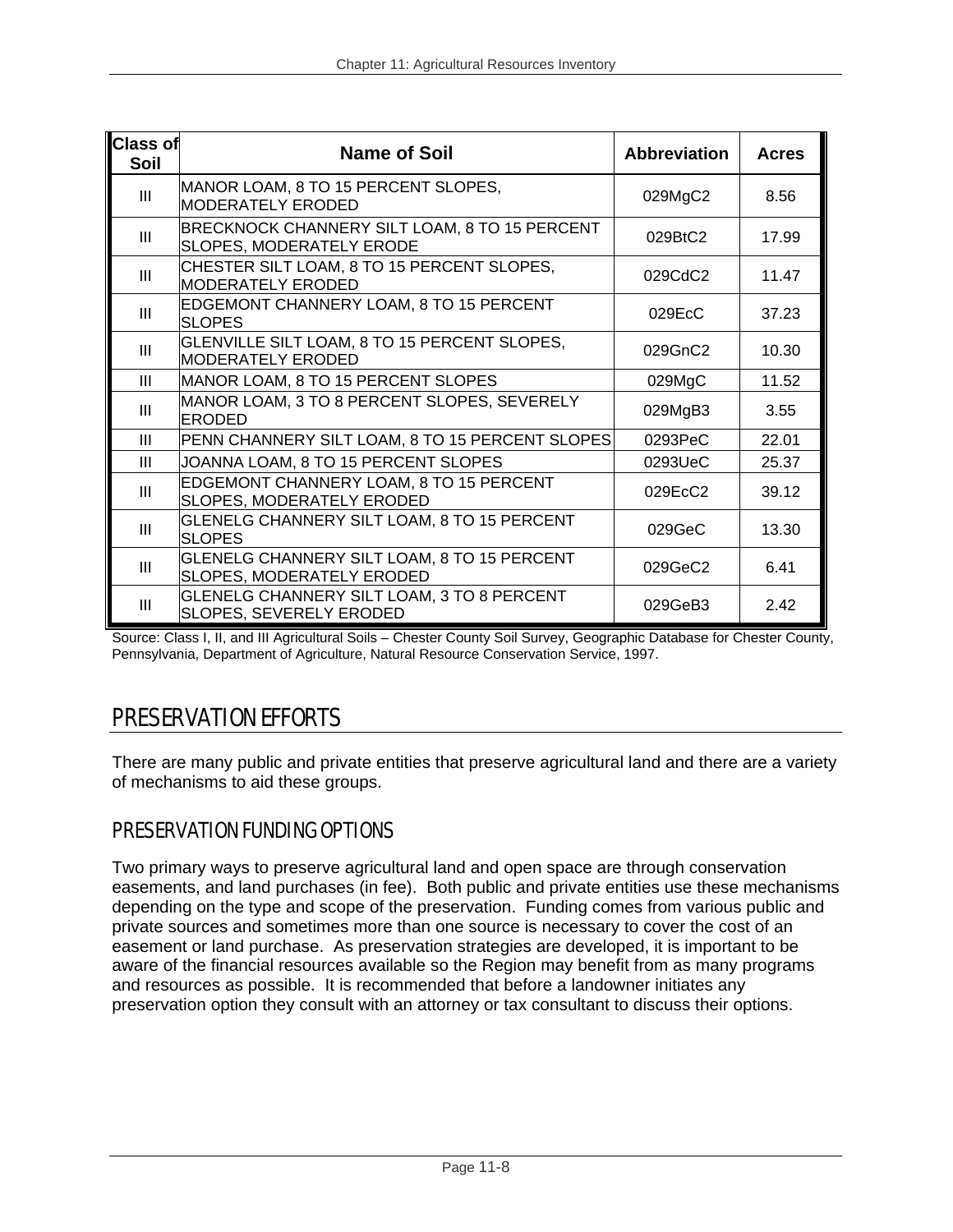#### CONSERVATION EASEMENTS

When an entity, such as the state, county, municipality or a private non-profit land trust, acquires an easement on a property (either by bargain-sale/donation from the seller or purchase for compensation), the entity does not purchase the *property* from the owner but rather, they purchase certain *rights* on the property. These rights limit development and govern the way in which the property can be used or maintained in the future. Easements are legal documents that run with the land in perpetuity and are recorded by the County Recorder of Deeds. See Map 11-1 for eased parcels as of 2005 (state/county agricultural easements and land trust open space easements). Conservation easements can be tailored for each property to protect specific resources such as: wildlife habitat, farmlands, watersheds, historic sites, or other features. The great majority of eased parcels are private property and are not open to the public without the specific permission of the property owner. However, the public does benefit from the scenic views of the property, protection of resources, and the municipal tax savings realized by the limitations on new development.

### LAND PURCHASE (OWNERSHIP IN-FEE)

An alternative to conservation easements is the purchase of land in which an entity such as a land trust takes title of the property. See Map 11-1 for parcels owned in fee by land trusts. An advantage to owning the land in-fee is that the land trust has full control over what happens on the property. For example, the land trust may choose to allow access to all the land by the public, which is a less likely scenario with property protected through conservation easements. The future use of the property for conservation purposes and enforcing the terms of the conservation easement agreement is not an issue on land trust owned property, but maintenance and liability costs to the land trust will be greater. Because of the high cost of land and the management responsibilities that are associated with owning land, the acquisition of parcels "in-fee" by a land trust or other entity is less common than the purchase of conservation easements.

### LAND DONATION

Land donation occurs when a landowner donates the property or donates an easement to a land trust for a nominal fee (often \$1.00). A landowner may choose this option if he does not want to pass the land on to his heirs, or if the land has appreciated greatly and the land owner needs to reduce estate tax burdens if he has substantial real estate holdings. Selling the land would create capital gains liability; land donation allows the landowner to avoid that responsibility.

### BARGAIN SALE

Bargain sales occur when a landowner sells either the property or an easement for a price that is less than the appraised or fair market value of the land or easement. This option provides the seller with some income and reduces the price of the land or the easement which may further enable the land trust to purchase the land or the easement. There may be tax benefits (e.g. avoiding some capital gains) to landowners or their heirs.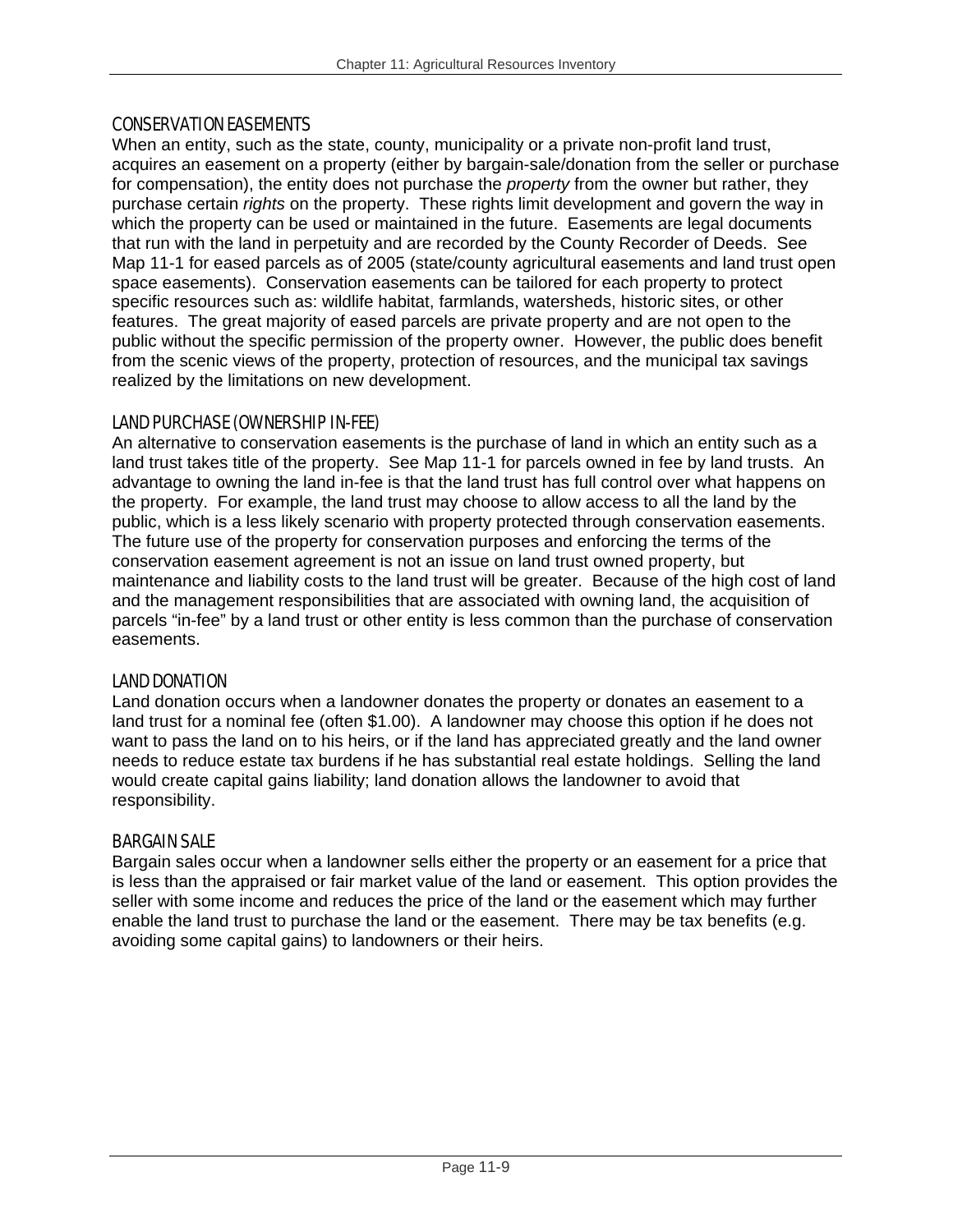## PUBLIC AND PRIVATE ENTITIES: PROGRAMS OR INITIATIVES

The following entities play a vital role in the Region's ability to retain its rural character, and the Northern Federation to initiate preservation efforts using the mechanisms discussed above (conservation easements, land purchase, etc). The first part of this section examines entities/programs specific to agriculture. The second part looks at entities/programs specific to open space preservation, of which agriculture is one component.

It is understood that all of the programs in this section require some level of landowner cooperation (even if just initially to sell the property or easement to a land trust). Landowner initiatives to promote agriculture, such as community supported agriculture or farm stands, and other initiatives, such as programs to help landowners deal with erosion or nutrient management, are discussed later in the chapter.

#### AGRICULTURAL LAND PRESERVATION BOARD 28 farms (2,567 acres) within the Region

The Chester County Board of Commissioners established the Agricultural Land Preservation Board (ALPB) in 1989. The nine-member Board was originally established to administer the Commonwealth of Pennsylvania's Agricultural Conservation Easement Purchase Program, (as created through PA Act 43, P.L. 128, No. 43, the Agricultural Security Area Law, as amended), however, the Board currently administers both the Commonwealth of Pennsylvania and County of Chester Agricultural Conservation Easement Purchase Program, and the Chester County Challenge Grant Program. These easement programs ensure preservation of viable agricultural lands in order to protect the agricultural economy and resources of the County.

Preserved Acres*:* As of January 2006, through the Commonwealth of Pennsylvania and Chester County Agricultural Conservation Easement Purchase Program and Challenge Grant Program, **28 farms** of **2,567 acres** have been preserved in the Region. Countywide, the programs have preserved **215 farms** of **20,563 acres**.

Before describing the ALPB programs, it is necessary to discuss agricultural security areas, which are a threshold requirement for both programs.

### AGRICULTURAL SECURITY AREAS (ASA) 16,843 acres within the Region

The Agricultural Security Areas Act (Act 43 of 1981) permits municipalities to designate an "agricultural security area" (ASA), which may cross municipal lines. Act 43 requires that each ASA consist of a minimum of 250 acres of productive farmland, although the parcels do not need to be contiguous. One or more farmers must request an ASA, and demonstrate that the Act requirements have been met, prior to the municipality approving the ASA. A farm may enroll in an ASA in a neighboring municipality if no ASA exists in that farmer's municipality.

Once adopted, the municipality may not pass ordinances that restrict farm structures or practices within the ASA. Municipalities may not define agricultural activities and operations as a "public nuisance" or prohibit farming activities within the ASA. Lands in the ASA can only be condemned after condemnation is approved by the Agricultural Land Condemnation Approval Board, which consists of representatives of state agencies, elected officials, and farmers.

Lands in ASAs are not protected from all development or condemnation because landowners may take their property out of the ASA at any time to be sold or developed without any rollback tax penalty. Agricultural Security Areas located in the Region as of 2005 are shown on Map 11-1. There are approximately **16,843 acres** of agricultural land within the established ASAs in the Region.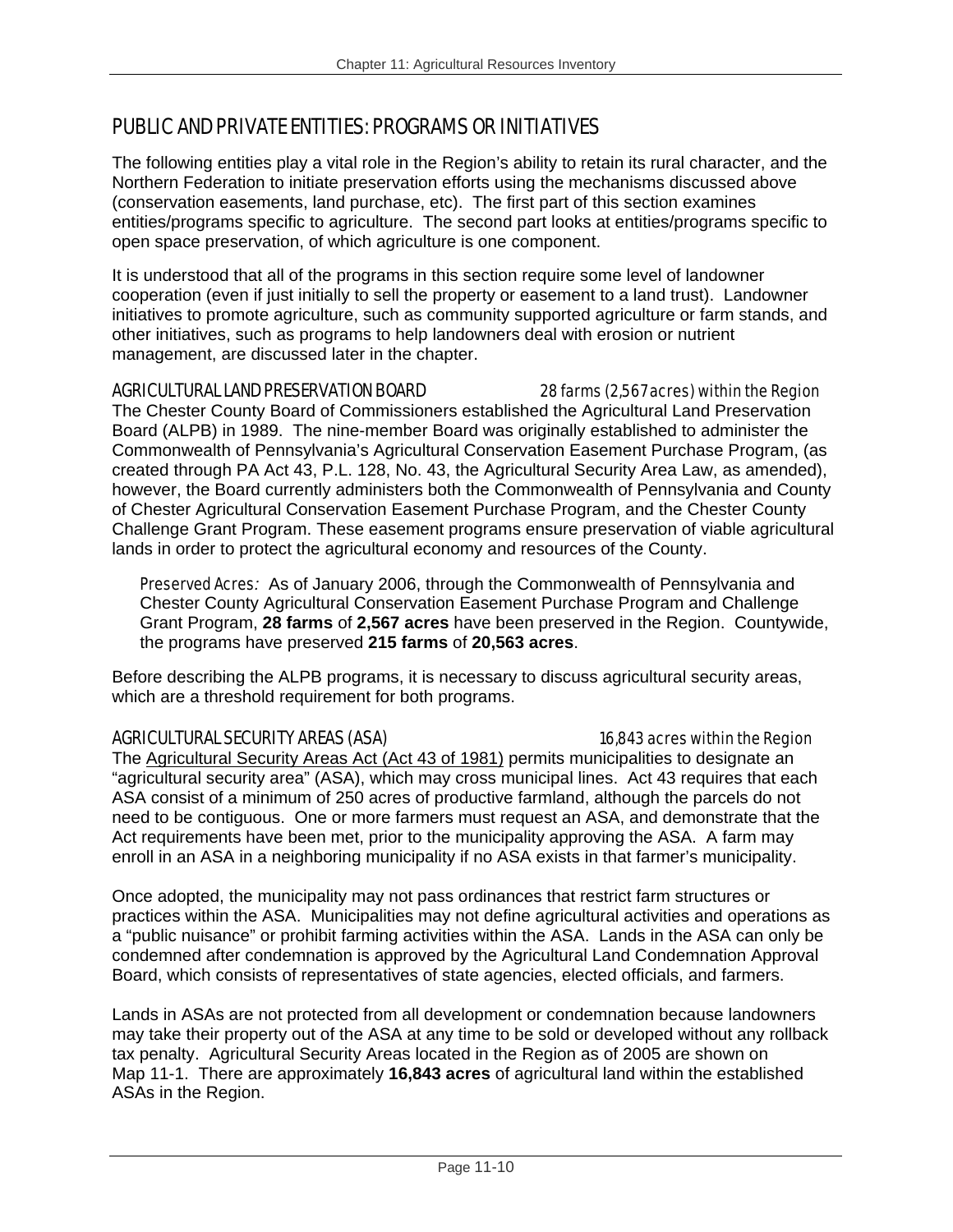## COMMONWEALTH OF PENNSYLVANIA AND COUNTY OF CHESTER AGRICULTURAL CONSERVATION EASEMENT PURCHASE PROGRAM

The program enables landowners to sell the development rights of their property through the Board to the Commonwealth, the county, their municipality, or any combination of these entities. Once the development rights are sold, these entities own an "agricultural conservation easement" on the property, and the land will be kept productive in perpetuity. As of January 2006, the agricultural conservation easement payments are limited by the county to a maximum of \$12,000 per acre.

## CHESTER COUNTY CHALLENGE GRANT PROGRAM FOR FARMLAND PRESERVATION

Recognizing the pressures of development in Chester County, the Board of County Commissioners created a program to complement the Commonwealth Program and other components of the Chester County Open Space Program. The criteria are less intensive (soil and acreage requirements) than the Commonwealth Agricultural Conservation Easement Purchase Program criteria and may be better suited for properties in the Region. After two annual rounds specific to northern Chester County, the program has been expanded to the entire county. To fund this program, the County Commissioners committed \$5 million in 2001, \$3.4 million in 2003, and \$3.5 million in 2004 in a dollar-to-dollar match program with local sources. This program provides an opportunity for partnership between the county and local entities such as townships and other public and private sources. Municipalities, businesses, non-profit organizations, and private foundations and contributors can be the source of the matching funds and landowners may offer bargain sales.

Individual farmers may benefit from either county program with a lower tax assessment as the result in a decrease in land value because of the loss of the development rights (yet they may still profitably farm the land). Lower property values would also benefit the heirs because they pay less inheritance tax. Farmers receive cash payments through one of several options:

- In a lump sum, a like-kind payment to allow for the purchase of other property,
- An installment payment, or
- Allocated through an Installment Purchase Agreement (IPA).

For more information on these programs, contact the Chester County Department of Open Space Preservation at 610-344-6285 or view the current program manual at www.chesco.org/openspace.

Figure 11-4 identifies the agricultural conservation easements through both the Chester County Agricultural Land Preservation Grant program and the Chester County Challenge Grant Program, and the total number of acres for each municipality in the Northern Federation participating in the Plan.

## **Figure 11-4**

## **Acres In The Region Protected Through The County Agricultural Easement Programs**

| <b>Municipality</b>                                               | <b>Farm Type</b> | <b>Easement Acreage</b> | <b>Year of Easement</b> |
|-------------------------------------------------------------------|------------------|-------------------------|-------------------------|
| <b>East Coventry</b>                                              | Crop/Dairy       | 85                      | 2001                    |
| <b>East Coventry</b>                                              | Dairv            | 156                     | 2001                    |
| Subtotal for East Coventry Township = 241 acres of eased farmland |                  |                         |                         |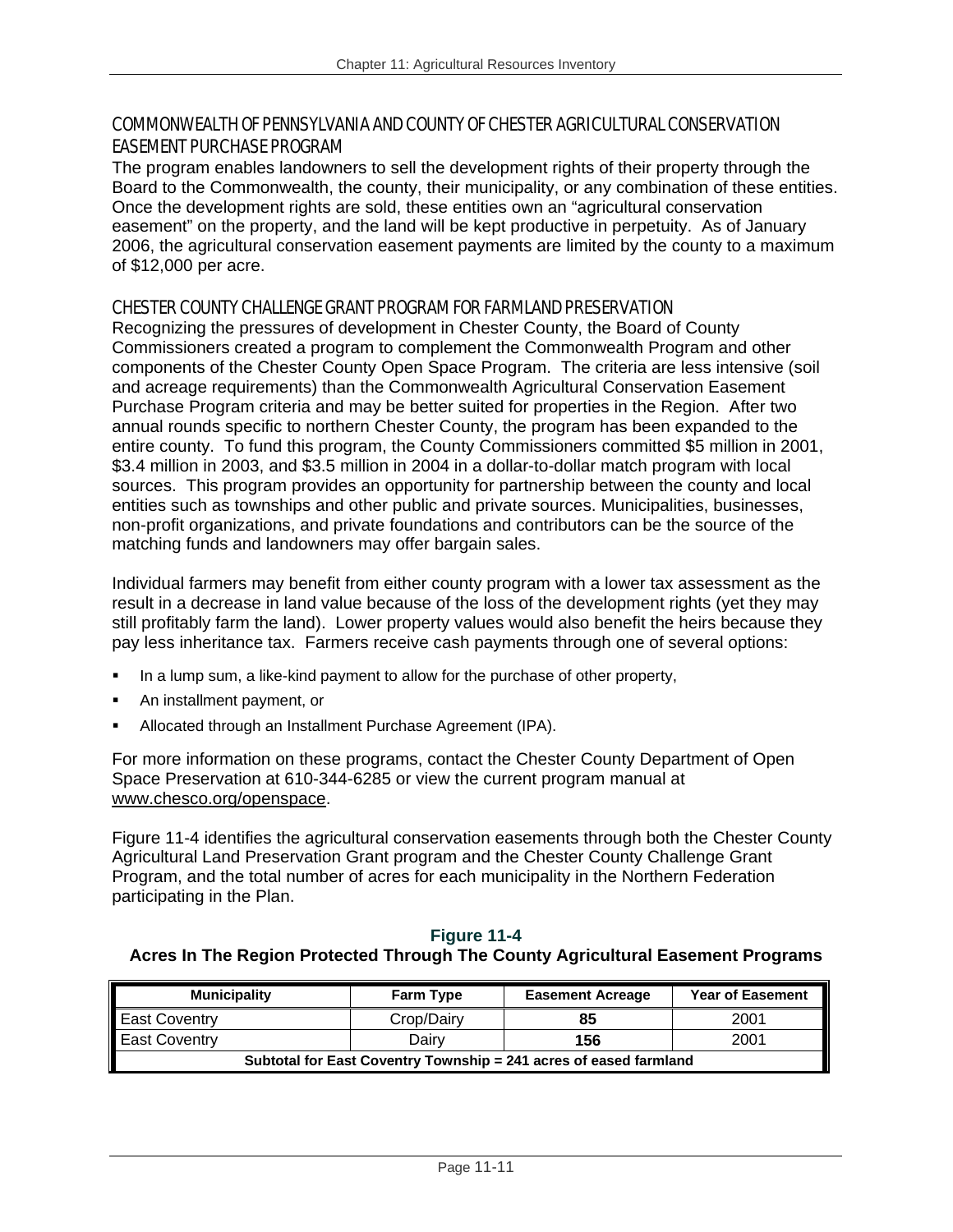| <b>Municipality</b><br><b>Farm Type</b><br><b>Easement Acreage</b><br><b>Year of Easement</b> |                            |                                                                            |      |  |  |
|-----------------------------------------------------------------------------------------------|----------------------------|----------------------------------------------------------------------------|------|--|--|
| <b>East Nantmeal</b>                                                                          | <b>Beef</b>                | 101                                                                        | 2003 |  |  |
| <b>East Nantmeal</b>                                                                          | Crop                       | 67                                                                         | 2005 |  |  |
| <b>East Nantmeal</b>                                                                          | Crop                       | 57                                                                         | 2005 |  |  |
|                                                                                               |                            | Subtotal for East Nantmeal Township = 225 acres of eased farmland          |      |  |  |
| East Nantmeal/ Wallace                                                                        | Crop                       | 118                                                                        | 1995 |  |  |
|                                                                                               |                            | Subtotal for East Nantmeal/ Wallace Township = 118 acres of eased farmland |      |  |  |
| <b>East Vincent</b>                                                                           | Crop/Dairy                 | 100                                                                        | 1993 |  |  |
| <b>East Vincent</b>                                                                           | Crop/Dairy                 | 165                                                                        | 1997 |  |  |
| East Vincent                                                                                  | Crop for dairy             | 24                                                                         | 2003 |  |  |
| East Vincent                                                                                  | Dairy                      | 117                                                                        | 2004 |  |  |
| <b>East Vincent</b>                                                                           | Beef/Crops                 | 69                                                                         | 2004 |  |  |
| <b>East Vincent</b>                                                                           | Dairy                      | 98                                                                         | 2004 |  |  |
| <b>East Vincent</b>                                                                           | Dairy                      | 27                                                                         | 2004 |  |  |
| East Vincent                                                                                  | Beef/Crops                 | 46                                                                         | 2004 |  |  |
|                                                                                               |                            | East Vincent Township Subtotal = 646 acres of eased farmland               |      |  |  |
| North Coventry                                                                                | Crop for dairy             | 59                                                                         | 2003 |  |  |
| North Coventry                                                                                | Dairy                      | 61                                                                         | 2003 |  |  |
| North Coventry                                                                                | Dairy                      | 65                                                                         | 2003 |  |  |
| North Coventry                                                                                | Beef/Crops                 | 228                                                                        | 2003 |  |  |
| North Coventry                                                                                | Beef/Crops                 | 125                                                                        | 2004 |  |  |
|                                                                                               |                            | North Coventry Township Subtotal = 538 acres of eased farmland             |      |  |  |
| South Coventry                                                                                | Dairy                      | 50                                                                         | 2002 |  |  |
|                                                                                               |                            | South Coventry Township Subtotal = 50 acres of eased farmland              |      |  |  |
| South Coventry/ Warwick                                                                       | See Warwick below          | $171*$                                                                     |      |  |  |
| South Coventry/ Warwick                                                                       | See Warwick below          | 169*                                                                       |      |  |  |
|                                                                                               |                            | South Coventry / Warwick Township Subtotal = 340 acres of eased farmland   |      |  |  |
| <b>Wallace/ East Nantmeal</b>                                                                 | See East Nantmeal<br>above | $118*$                                                                     |      |  |  |
|                                                                                               |                            | Wallace/East Nantmeal Township Subtotal = 118 acres of eased farmland      |      |  |  |
| Warwick                                                                                       | Crop                       | 28                                                                         | 1997 |  |  |
|                                                                                               |                            | Warwick Township Subtotal = 28 acres of eased farmland                     |      |  |  |
| Warwick/ South Coventry                                                                       | Horse/Crop                 | 171                                                                        | 2001 |  |  |
| Warwick/ South Coventry                                                                       | Horse/Crop                 | 169                                                                        | 2001 |  |  |
| Warwick/South Coventry Township Subtotal = 340 acres of eased farmland                        |                            |                                                                            |      |  |  |
| <b>West Vincent</b>                                                                           | Crop                       | 61                                                                         | 1994 |  |  |
| <b>West Vincent</b>                                                                           | Crop                       | 62                                                                         | 1998 |  |  |
| <b>West Vincent</b>                                                                           | Dairy                      | 87                                                                         | 2000 |  |  |
| <b>West Vincent</b>                                                                           | Crop                       | 104                                                                        | 2000 |  |  |
| <b>West Vincent</b>                                                                           | Crop/Woodland              | 43                                                                         | 2000 |  |  |
| <b>West Vincent</b>                                                                           |                            | 24                                                                         | 2003 |  |  |
|                                                                                               |                            | West Vincent Township Subtotal = 381 acres of eased farmland               |      |  |  |
| Total for the Region = 2,567 acres of eased farmland                                          |                            |                                                                            |      |  |  |

\*Note: Several of the easements cross municipal boundaries. For convenience, the acreage has been listed out under both municipalities in the chart, however the acreage is counted toward the primary municipality's total and is shown in bold. The acreage in the secondary municipality is not shown in bold.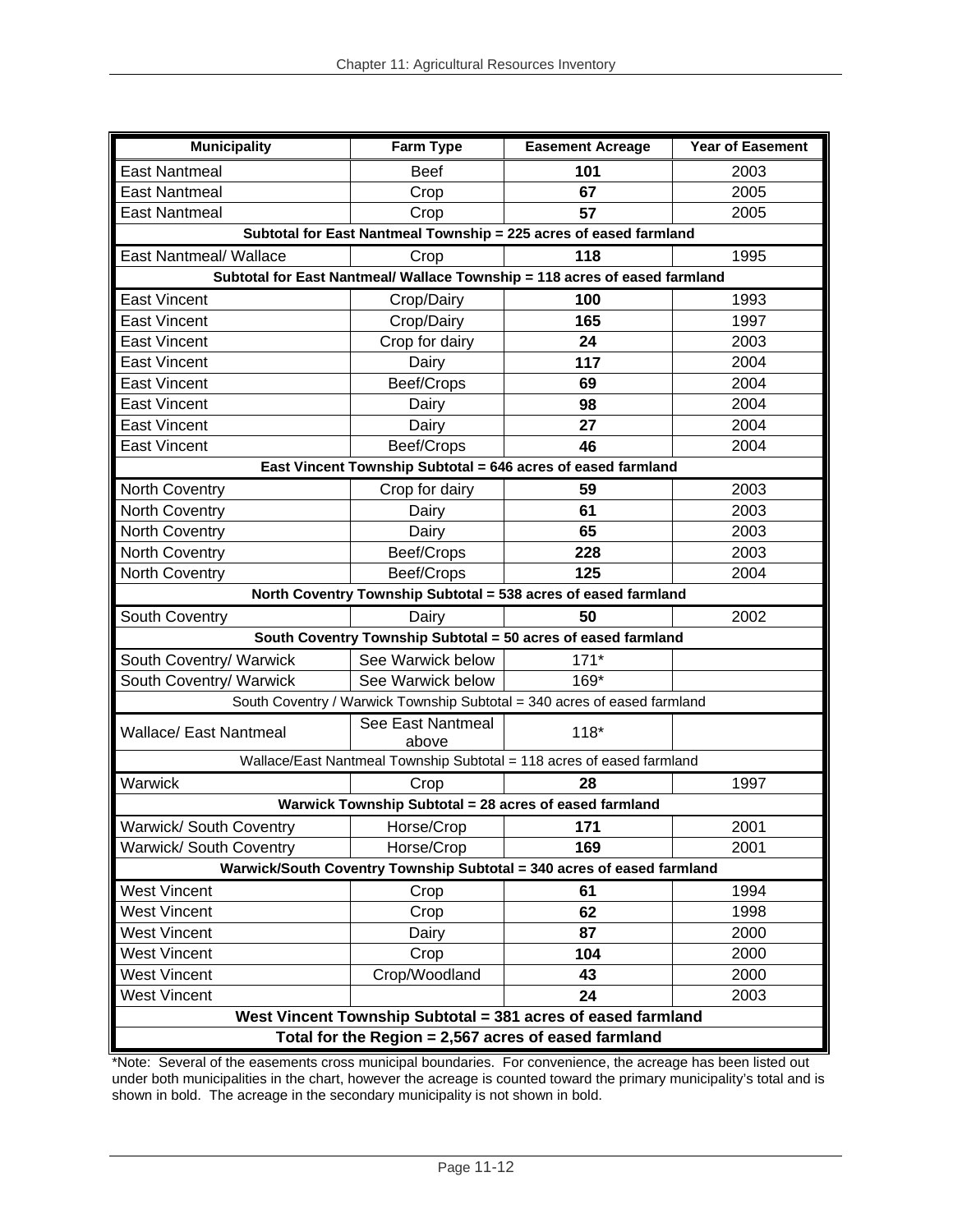## AGRICULTURAL LAND AS A TYPE OF OPEN SPACE

Preserving open space is another way to preserve agriculture because agricultural land is one type of open space. However, open space encompasses more then agricultural land; open space very often includes areas such as woodlands or parklands. Since 1989, the county in partnership with municipalities has attempted to protect and preserve the quality of life in Chester County through open space preservation. All of the municipalities in the Northern Federation completed and adopted Open Space Recreation and Environmental Resources Plans (Open Space Plans) in the early 1990's. With this planning foundation in place, municipalities and nonprofit land trusts have worked in partnership with the county to acquire and develop park and open space areas, which sometimes include agricultural lands.

After a highly productive decade of conservation through the Chester County Open Space Program, the initial \$50 million in open space bond funds had been exhausted. To sustain the momentum of this initiative in the face of continued, and in some cases escalating, development pressures, the County Commissioners pledged an additional \$75 million to the Landscapes 21<sup>st</sup> Century Fund in 2002 (In total, the Chester County Commissioners have committed \$125 million to conservation through these programs). This fund provides financing for existing Open Space Preservation programs, such as the Preservation Partnership Program discussed below and the Parkland Acquisition and Development Grants, as well as new programs targeted at more densely developed areas.

### PRESERVATION PARTNERSHIP PROGRAM (PPP) 431 acres within the Region

The Chester County Commissioners established the Preservation Partnership Program (PPP) in 1993. Through the PPP, the county provides funding to nonprofit conservation organizations and land trusts for land preservation projects. While the primary goal of this program is not the preservation of agriculture, agricultural lands may be a component of a project. To be eligible for funding, organizations must be classified by the United States Internal Revenue Service as private nonprofit organizations, have been incorporated for at least five years, and have land preservation as a primary part of their mission. Over a dozen private nonprofit conservation organizations are currently working in the county to preserve the most important areas of its natural heritage.

Applications for funding are accepted and reviewed once a year. Funds are offered to top ranked projects that provide the highest degree of public benefit within annual funding limitations. Two million dollars in county funding was available through the PPP in both 2004 and 2005. The program has no minimum acreage requirements.

Preserved Acres:As of December 2005, **431 acres** have been preserved through the PPP in the Region and **3,396 acres** have been preserved countywide. *Note: these acres are included in the 7,800 acres listed below.*

For the most current information on this program contact the Chester County Department of Open Space Preservation: 601 Westtown Road; Suite 270, P.O. Box; West Chester, PA 19380- 0990, 610-344-6285 or visit the website to see the grant manual and application www.chesco.org/openspace.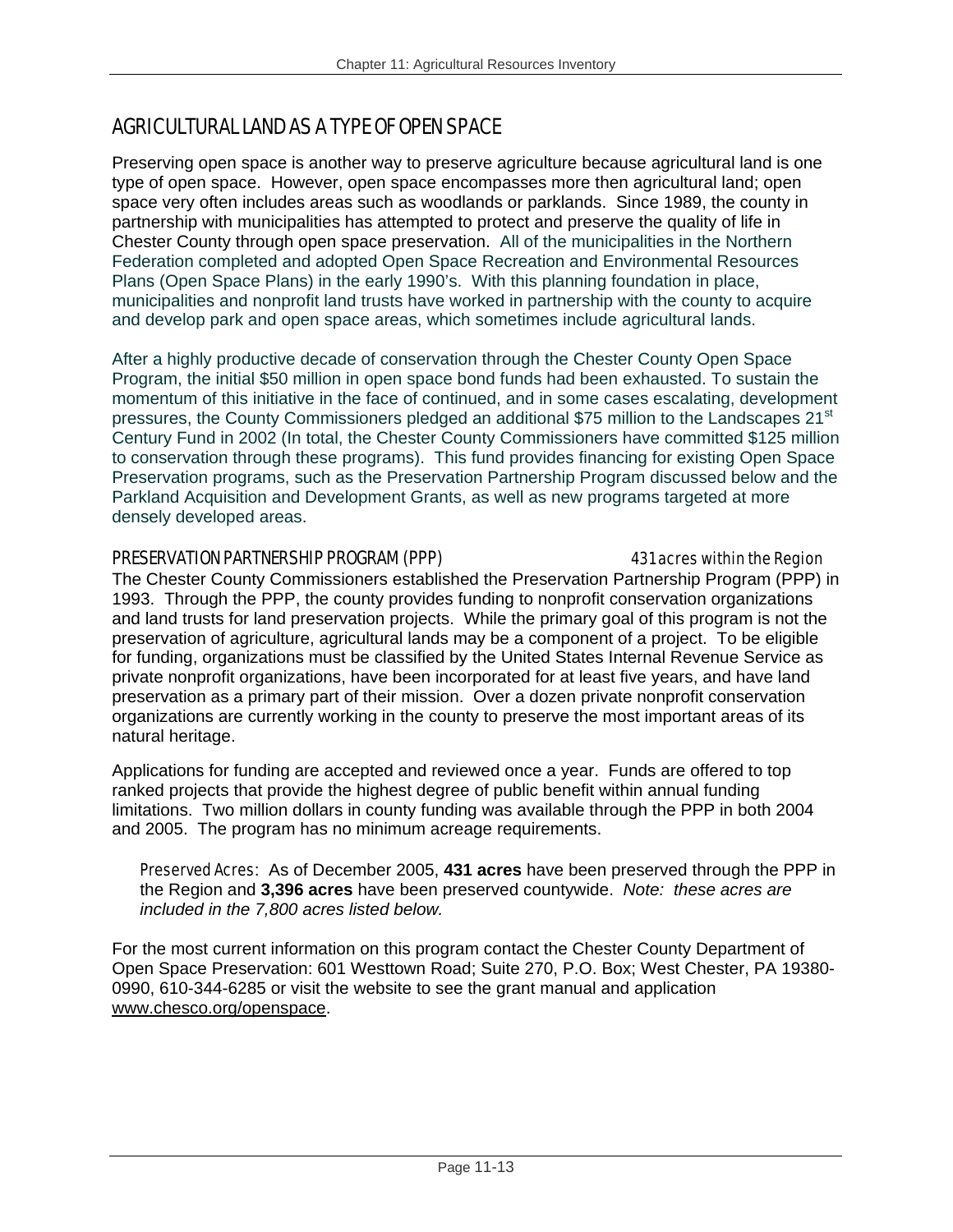#### PRIVATE NONPROFIT LAND TRUSTS THE REGION CONSTRUCTION CONSIDERING THE REGION CONSTRUCTION OF PRIVATE SCHOOL ST

 $\overline{a}$ 

Private land trusts are instrumental in open space preservation. These organizations, classified by the United States Internal Revenue Service as 501(c)(3) nonprofit organizations, often provide education for people on the importance of land preservation as well as actually purchasing easements or land. There are many land trusts in southeastern Pennsylvania, and they vary in size or scope. Some are regional, such as the Brandywine Conservancy, the French and Pickering Creeks Conservation Trust, Inc. the Natural Lands Trust, and The North American Land Trust; and some are local, such as the East Nantmeal Land Trust, the West Vincent Township Land Trust and The Wallace Trust. In addition, there are other entities, such as Green Valleys Association, and The Nature Conservancy; discussed below, that while not land trusts per se, have impacted agricultural preservation in the Region.

Parcels owned in fee, and parcels with easements owned by land trusts play a significant role in the preservation of agricultural character of the Region. As of June 2005, there are approximately 7,800 acres preserved through these land trusts, (see Map 11-1).<sup>3</sup> Although it is not primarily preserved for agricultural purposes (they are owned and maintained primarily for open space and wildlife habitat protection), they can encourage the continued use of these lands as pastureland, cropland, and other farming practices. These parcels are identified and discussed here because they can include some agricultural uses as open space within the Region.

| <b>Municipality</b>   | Acreage |
|-----------------------|---------|
| <b>East Coventry</b>  | None    |
| <b>East Nantmeal</b>  | 3,184   |
| <b>East Pikeland</b>  | 283     |
| <b>East Vincent</b>   | 55      |
| <b>North Coventry</b> | 58      |
| <b>South Coventry</b> | 654     |
| Wallace               | 281     |
| Warwick               | 2,689   |
| <b>West Vincent</b>   | 593     |
| Total for the Region  | 7.797   |

#### **Figure 11-5 Acreage of Parcels with Land Trust Easements or Owned in Fee by Land Trusts in the Northern Federation**

<sup>3</sup> It should be noted that the amount of acreage listed above is the total *parcel* acreage, easements often account for less then the entire parcel, however easement acreage information is not given to retain landowner privacy. Therefore, the actual amount of eased acreage is something less then 7,800.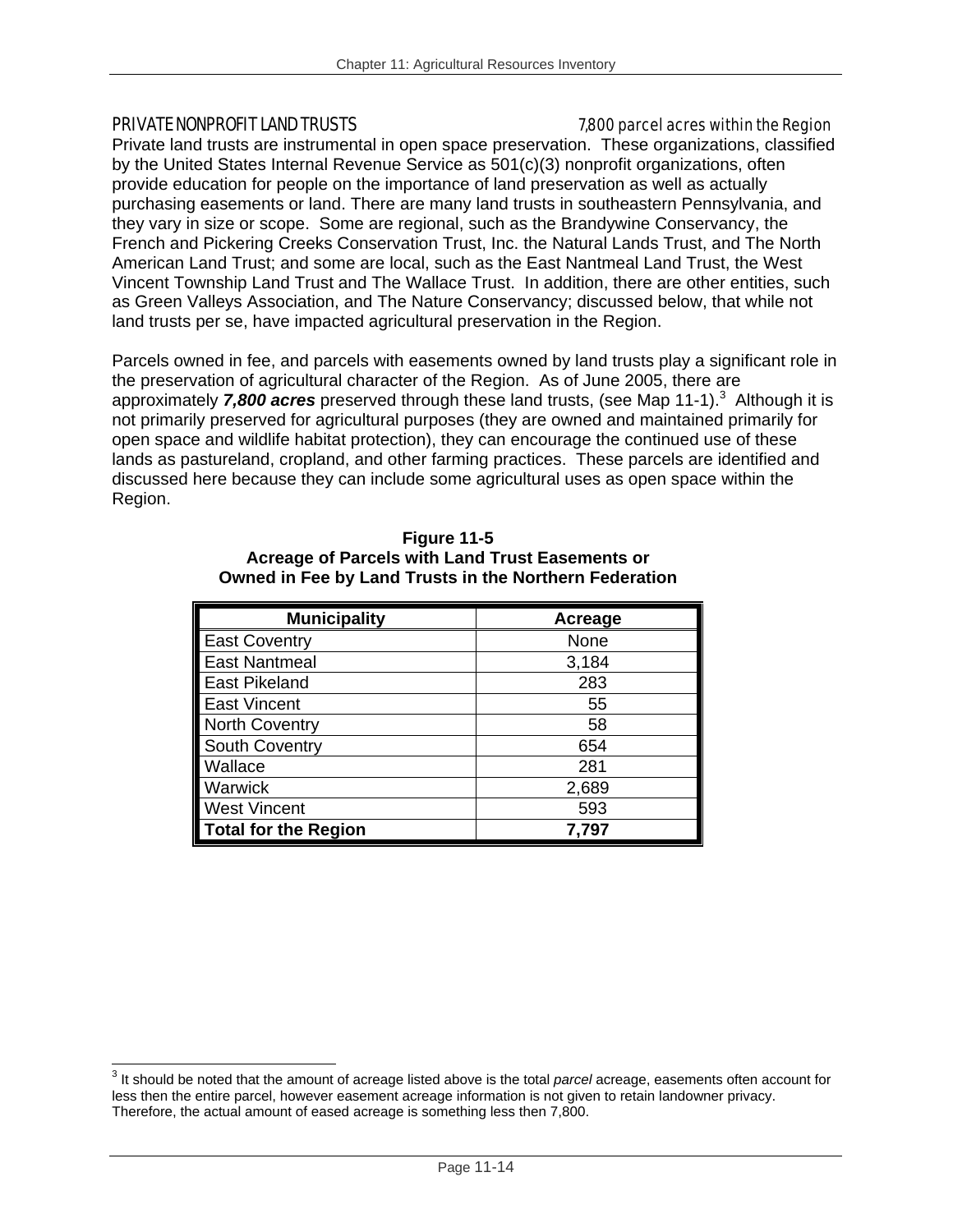#### REGIONAL LAND TRUSTS

The regional land trusts discussed below have all been integral to open space preservation in the Region as seen on Map 11-1 and in Figure 11-5. However, as these land trusts preserve all types of open space, the map (specifically parcels owned in fee by land trusts and parcels with land trust easements) and the table above only supply general information. The table does not attempt to show how many acres each land trust has preserved in the Region because the table is not specific to agricultural preservation. Specific open space information by land trust would be more appropriate in an open space inventory and plan.

#### Brandywine Conservancy

Founded in 1967, the Brandywine Conservancy's Environmental Management Center has provided conservation and full planning services to landowners, farmers, municipalities and developers for almost 40 years. The Conservancy also serves as the land use planner for municipalities throughout the county usually on a contracted basis. The Environmental Management Center focuses on the integration of conservation with social and economic development through three programs: land stewardship, municipal assistance and conservation design.

#### French and Pickering Creeks Conservation Trust, Inc.

The French and Pickering Creeks Conservation Trust, Inc. (Trust) was founded in 1967 by Samuel W. and Eleanor M. Morris and has led the way in preserving historic places and open space in Northern Chester County. The Trust works collaboratively with individual landowners, local, county and state government, and other conservation organizations in preservation efforts within the Region. Through the successful implementation of publicprivate partnerships, as of the end of 2005 the Trust has protected more than 8,000 acres of open space and according to the Pennsylvania Land Trust Association (PALTA) are the  $9<sup>th</sup>$ largest land trust in Pennsylvania (by easement numbers).

The Trust receives funding from a variety of sources: grants from large and small foundations, Chester County, townships in our watersheds, and the Commonwealth of Pennsylvania, private donations, memberships fees, and fundraising events such as an annual auction, Derby Day, and the French Creek Iron Tour. The funding enables the Trust to use most of its income for land preservation projects, along with the cost of standard operations and staffing needs. The lands owned in fee, or land with easements purchased, could allow for the continued agricultural use (i.e. pastureland and some cropland,) as long as it does not interfere with their main objective of preserving pristine environments for wildlife habitat to exist within the watersheds.

#### Natural Lands Trust

Natural Lands Trust (NLT) is a nonprofit regional land trust that has been working with communities to protect vital resources since 1953. Through acquisition, conservation easements, planning and education, NLT works with others to ensure that natural and cultural resources are preserved for future generations. Over the past several decades NLT has helped conserve more than 105,000 acres of natural areas and owns and manages a system of 45 preserves in the Delaware Valley Region.

#### North American Land Trust

North American Land Trust (NALT) was founded in 1992. The North American Land Trust believes that preservation and conservation efforts often require unique techniques and management strategies. The Trust's primary goal is the long-term stewardship of our natural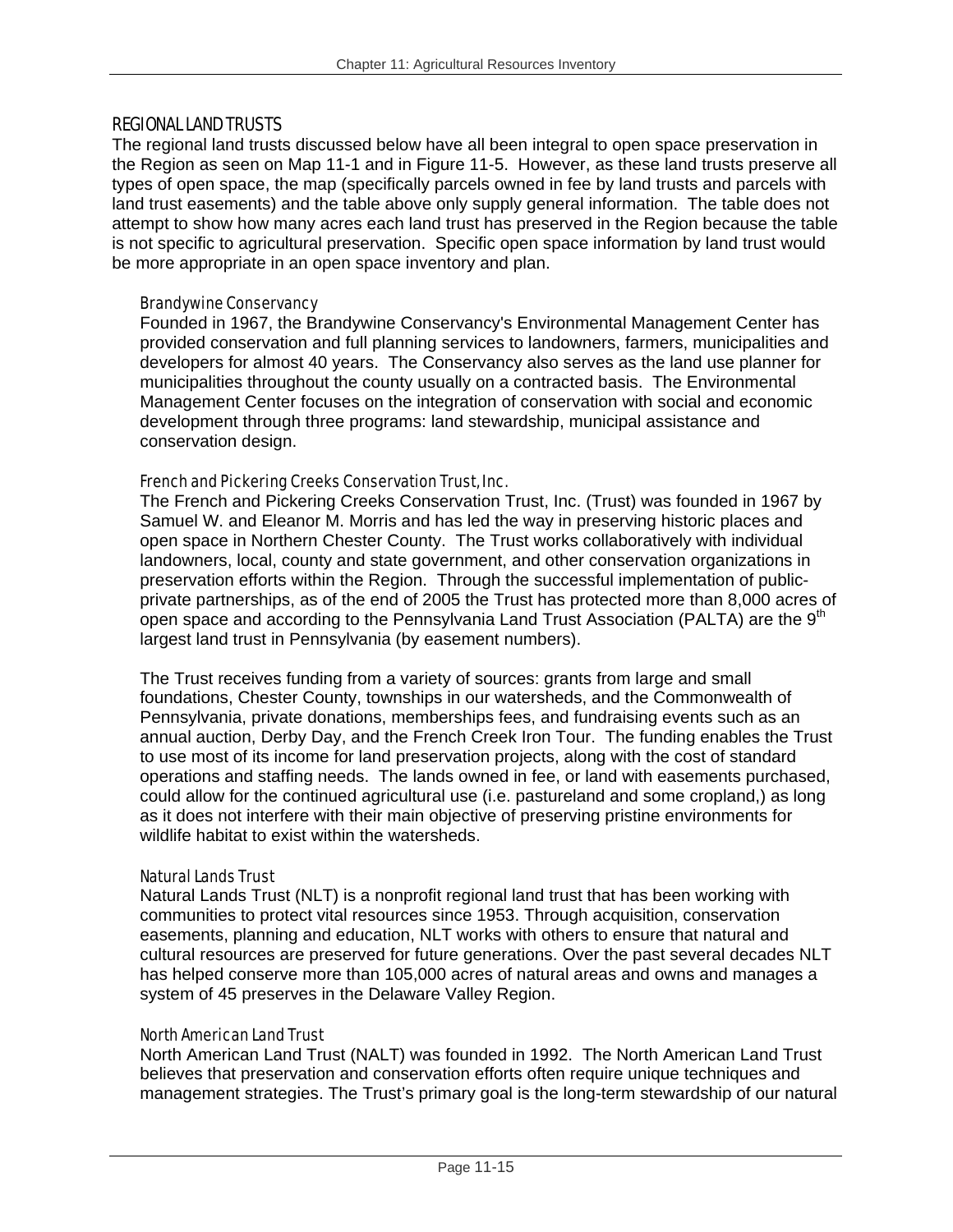heritage. The Trust has acquired land in Chester, Delaware, Lancaster and Montgomery counties.

#### LOCAL LAND TRUSTS

In addition to the larger land trusts discussed above, there are three local land trusts in the Region: the East Nantmeal Land Trust, The Wallace Trust, and the West Vincent Township Land Trust. Local land trusts fill an important role in land preservation because they often deal with smaller parcels than the regional land trusts. The cost of land and competitive preservation dollars are factors that make the regional land trusts attempt to preserve larger parcels. Therefore, the local trusts can fill in "gaps" enhancing the network of protected open space.

#### East Nantmeal Land Trust

Founded in 2002, the trust works as a liaison between landowners looking to preserve land and regional/national land trusts. The trust seeks to educate landowners on preservation practices and techniques, while promoting the preservation of contiguous areas of open space as opposed to indiscriminate parcels.

#### The Wallace Trust

The Wallace Trust was founded in 1991 by volunteers and is still run by volunteers. The trust has no dedicated funding from the township or any other government entity and relies upon private donations. The trust was created, in part, to hold easements from subdivision in accordance with the township zoning ordinance. In addition the trust provides service to the township in the preservation, conservation and stewardship of open space because it:

- Assists the township in decisions regarding open space planning and acquisition;
- **Provides assistance to land-owners:**
- Serves as liaison with conservation and historic preservation organizations;
- Purchases or accepting development rights and accept lands and conservation easements; and
- **Works with the township in efforts to better manage and improve open space and trails.**

As of January 2006, The Wallace Trust holds 12 easements on 104 acres of land (one voluntary donation protected 5 acres; 78 acres are in subdivisions, and 21 acres are natural habitat that was purchased with county and state grants and then donated to the township. Twenty acres are pending for easement in the near future).

#### West Vincent Township Land Trust

The West Vincent Land Trust, Inc. was officially incorporated in January 1999. The trust serves the needs of the township in the preservation, conservation and stewardship of open space including agriculturally productive lands and natural areas. In addition, the trust:

- Assists the Supervisors and Planning Commission in decisions regarding open space planning and land acquisition.
- **Provides assistance to landowners in the township who wish to pursue conservation objectives in** their long and short-term plans for their properties.
- Establishes an "Endowment Fund" to provide operating revenue for stewardship and planning activities.
- Serves as a liaison with conservation and historic preservation organizations, such as the French and Pickering Creeks Conservation Trust and Green Valleys Association and promote the services that they can offer.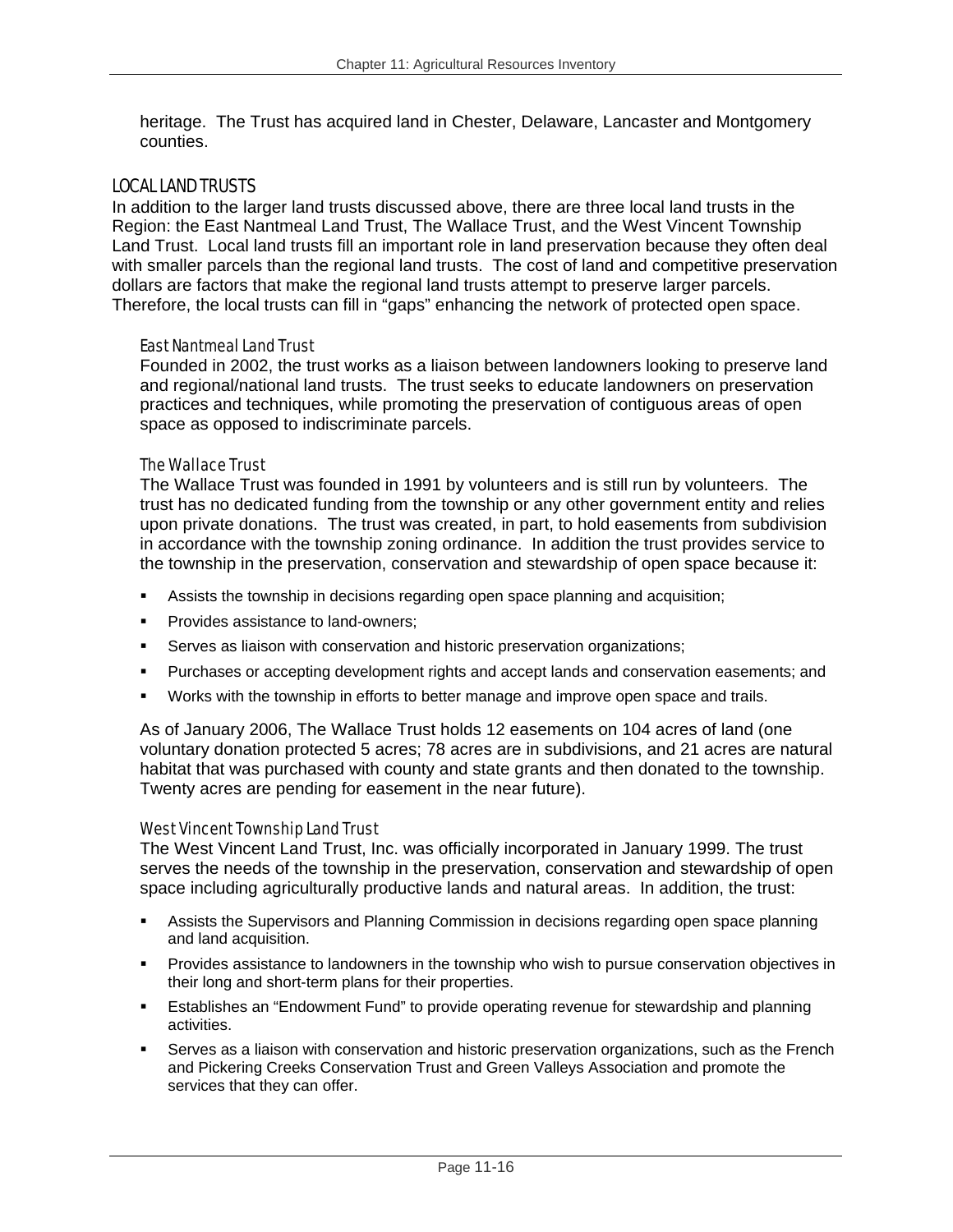- Purchases development rights, accept lands, conservation easements and trails from donors, including developers and establish management procedures with homeowners' associations.
- **Provides an organization to accept ownership of existing trail easements created under** subdivision.
- Carries out the purposes and programs as more fully set forth in the Articles of Incorporation.

### OTHER ENTITIES OR INITIATIVES

There are other entities that while not land trusts, impact open space preservation in the Region.

#### Green Valleys Association

Founded in 1964, Green Valleys Association (GVA) is the only watershed association in northern Chester County. Their mission is to protect environmental resources of Northern Chester County, educate the community on environmental issues (such as their riparian buffer initiatives), and advocate environmental guidelines for growth (stormwater model ordinance). Green Valleys Association has protected watersheds in the Region by working with local farmers to encourage streambank fencing. Below is a list of just a couple of GVA's accomplishments in the Region:

- At Century Oak Farm, East Nantmeal Township, fenced off 1,500 feet of first order streams from cattle access, planted native plants in newly created habitat, and constructed a nutrient containment structure.
- At Ryerss Farm, South Coventry Township and Warwick Township, fenced off 3,000 feet of a 1st order stream and planted native wetland plants in newly created riparian buffer.

#### The Nature Conservancy

The Nature Conservancy was founded in 1951. The international organization's mission is to preserve the plants, animals and natural communities by protecting the lands and waters they need to survive. The Conservancy has helped to maintain and protect French Creek State Park through a 212-acre conservation easement, donated by Samuel W. and Eleanor M. Morris. In addition, the Conservancy helped protect an additional 159 acres of the French Creek State Park. In addition, the Nature Conservancy holds easements in East Nantmeal Township providing protection of the Great Swamp.

|                       | mannoipannoo mitir Opon Opaoo Taxoo in tho Rogion |                    |
|-----------------------|---------------------------------------------------|--------------------|
| <b>Municipality</b>   | Open Space Tax (% of<br><b>Earned Income Tax)</b> | <b>Year Passed</b> |
| <b>East Coventry</b>  | None                                              |                    |
| <b>East Nantmeal</b>  | 0.25%                                             | 2004               |
| <b>East Pikeland</b>  | None                                              |                    |
| <b>East Vincent</b>   | 0.132%                                            | 2002               |
| <b>North Coventry</b> | 0.25%                                             | 2002               |
| <b>South Coventry</b> | None                                              |                    |
| Wallace               | None                                              |                    |
| Warwick               | 0.25%                                             | 2003               |
| <b>West Vincent</b>   | 0.49%                                             | 2002               |

| Figure 11-6                                        |
|----------------------------------------------------|
| Municipalities with Open Space Taxes in the Region |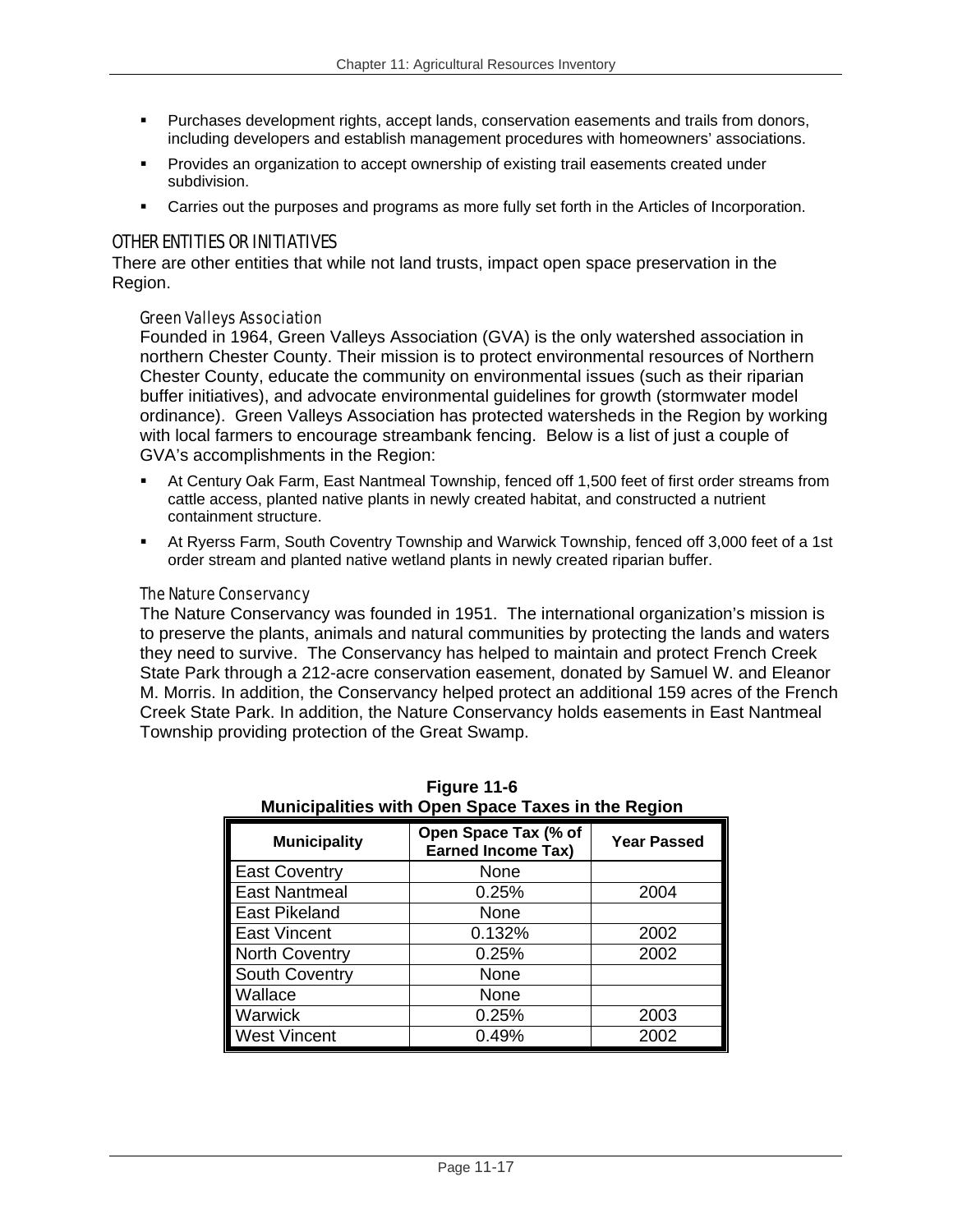#### MUNICIPAL INITIATIVES TO PRESERVE OPEN SPACE

Municipalities need money to preserve open space. One way that a municipality can raise funds is through an open space tax. Several of the municipalities in the Region (see Figure 11- 6 above), have passed open space referendums that allow the townships to tax the residents, usually as a percentage of the earned income tax, for open space preservation. Some of the municipalities that have not yet done so are considering putting a referendum up for vote.

## OUTREACH INITIATIVES

Farmers often supply the local community with seasonal produce. To help county residents know where to find this local produce, the Chester County Board of Commissioners and the Agricultural Development Council & Agricultural Land Preservation Board developed the *Farm Stands, Markets, Orchards & Community Supported Agriculture* produce guide and map. The brochure is updated annually to help the public support the farming industry by purchasing fresh, locally grown produce. In addition, several of the farmers within the Region are participating in the Pennsylvania Association for Sustainable Agriculture's "Buy Fresh/Buy Local" campaign.

## "BUY FRESH/BUY LOCAL"

Pennsylvania Association for Sustainable Agriculture and its partners, the Philadelphia Fair Food Project and Farm to City's, "Buy Fresh Buy Local" (BFBL) campaign promotes area farmer's markets, stores, CSA's, and other entities that support local agriculture. One goal of the BFBL campaign is to create a brand label for consumers to look for when shopping. This will help consumers identify when produce has been grown locally and they are supporting area farmers. The Pennsylvania campaign is part of an even larger, nationwide BFBL initiative organized by FoodRoutes Network and provides technical support to community-based groups working to strengthen regional markets for local food and beverages.

## COMMUNITY SUPPORTED AGRICULTURE

Community Supported Agriculture (CSA) is a relatively new idea in farming. The concept of CSA is that local residents purchase an agreed upon amount of harvest, for an agreed upon price, in advance from a local farmer. Benefits include building relationships between farmers



and residents, in that residents feel more a part of the agricultural community when they receive fresh produce throughout the growing season, and farmers are guaranteed payment and have stakeholders that share in the risk of good or bad crop production. In the *Farm Stands, Markets, Orchards and Community Supported Agriculture*, 2005 Brochure there were four CSA's identified within the Region, including Kimberton CSA shown to the left, and two others in adjacent municipalities (see Figure 11-7 and Map 11-1).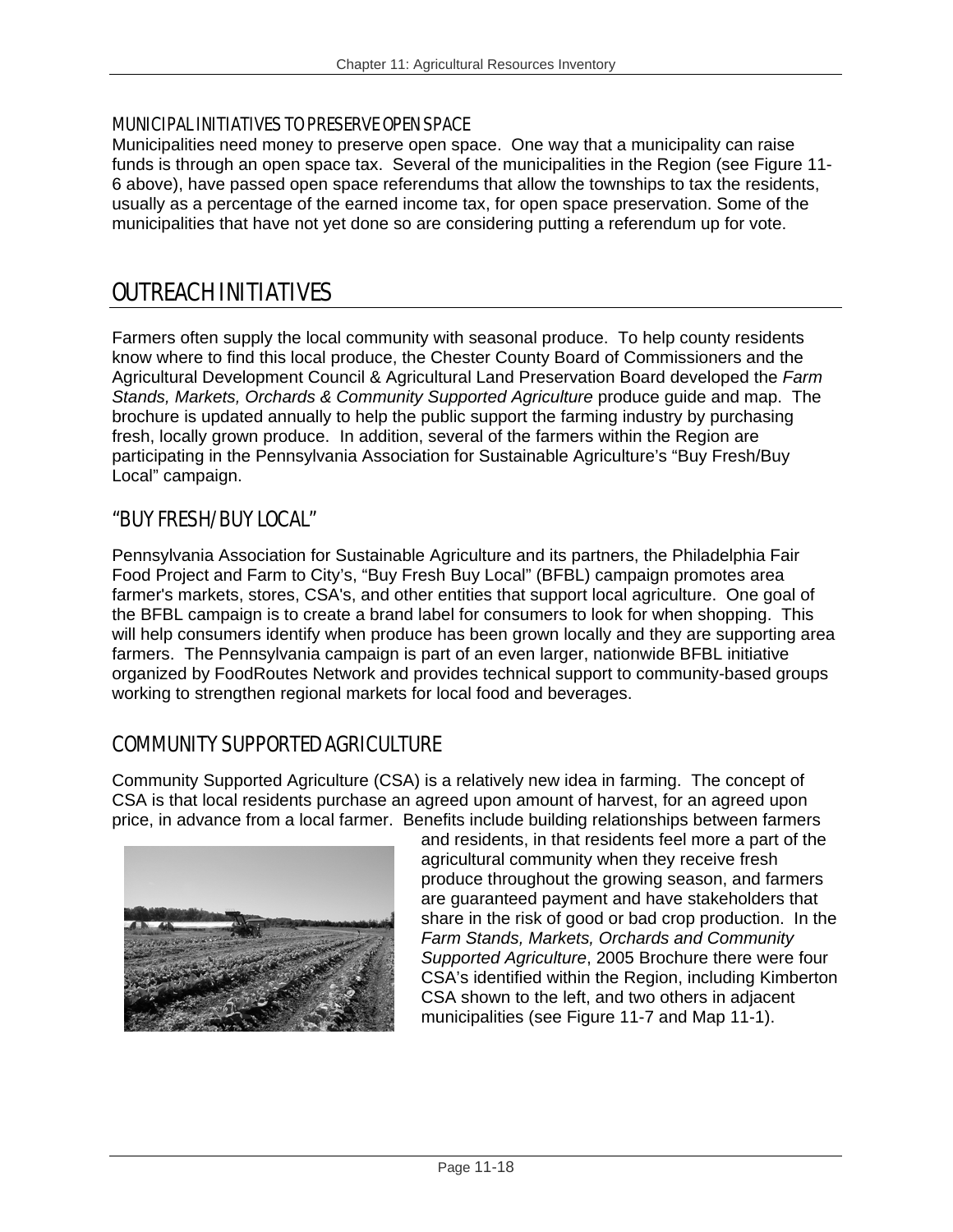| 2005<br><b>FARM</b><br>STANDS,<br><b>MARKETS,</b><br><b>ORCHARDS</b><br><b>COMMUNITY</b><br><b>SUPPORTED</b><br><b>AGRICULTURE</b><br>$\mathcal{L}_{\mathcal{D}}$<br>C<br>Chester County | Township             | <b>Name of CSA</b>                      |
|------------------------------------------------------------------------------------------------------------------------------------------------------------------------------------------|----------------------|-----------------------------------------|
|                                                                                                                                                                                          | <b>East Pikeland</b> | <b>Kimberton CSA</b>                    |
|                                                                                                                                                                                          | <b>East Vincent</b>  | Sankanac CSA                            |
|                                                                                                                                                                                          | <b>West Vincent</b>  | Birchrun Hills Farm CSA*                |
|                                                                                                                                                                                          | <b>West Vincent</b>  | Maysie's Farm Conservation Center CSA   |
|                                                                                                                                                                                          | Charlestown          | <b>Charlestown Cooperative Farm CSA</b> |
|                                                                                                                                                                                          | West Brandywine      | Vollmecke Orchards and CSA*             |

**Figure 11-7 Community Supported Agriculture (CSA) in the Region or within Adjacent Municipalities 2005** 

Note: The townships listed in Bold are within the Region.

\* Participates in the "Buy Fresh Buy Local" campaign (See also Phoenixville Farmers' Market below).

## FARMERS' MARKETS

Farmers' Markets allow consumers to purchase fresh, seasonal vegetables, fruit, and other food items from several farms at one location. Some farmers' markets host other vendors and offer additional goods such as flowers, or novelty items. These markets may be open-air or enclosed, are generally open to the public one or two days a week at a specific time during the growing season (although some may be open year-round). **The Phoenixville Farmers' Market**\* was the only market within the Region or within an adjacent municipality in the 2005 brochure. There are several others in the county (see farm market brochure for more information).



## FARM STANDS

A farm stand can be either a temporary structure or permanent building, such as Kolb's Farm Store pictured to the left, where a single farm sells its produce. Temporary farm stands can be on-site at the farm, or a structure placed on a roadside. Sometimes the farmer sells directly out of the back of a truck. Temporary farm stands are generally only open during the growing season; however, permanent farm stands are often open year-round and have regular hours of operation. Municipal zoning

ordinances often regulate farm stands (e.g. setback from the road, parking).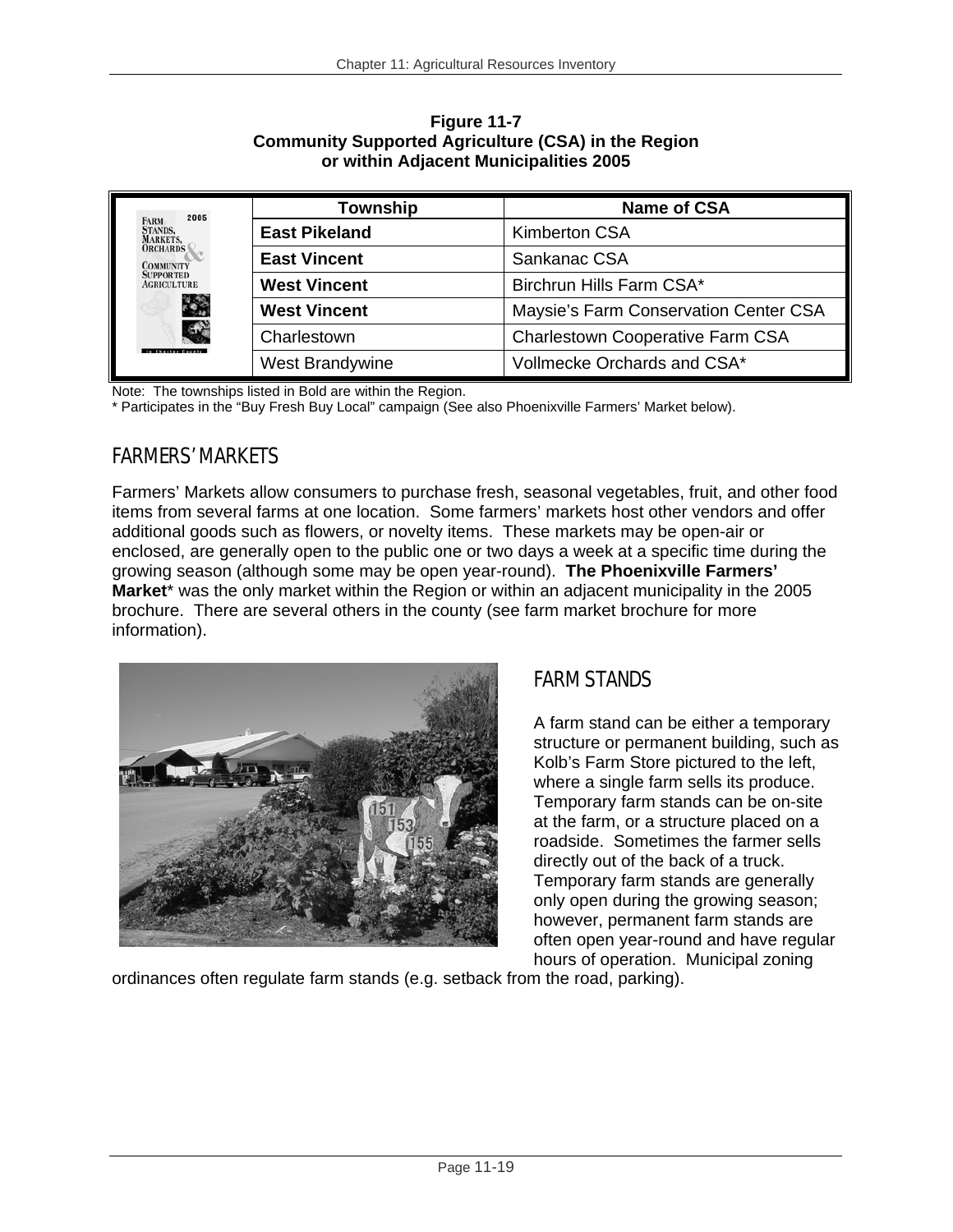| <b>Township</b>      | <b>Name of Farm Stands</b>         |
|----------------------|------------------------------------|
| <b>East Coventry</b> | Kolb's Farm Store                  |
| <b>East Pikeland</b> | Farmer's Daughter Farm Market Ltd. |
| <b>East Pikeland</b> | Yeager's Farm and Market           |
| <b>East Vincent</b>  | Olszanowski Farm                   |
| <b>Wallace</b>       | <b>Bethany Farm</b>                |
| <b>West Vincent</b>  | Why Not Farm                       |
| West Brandywine      | Vollmecke Orchards and CSA         |
| <b>West Nantmeal</b> | West Wind Farm                     |
| <b>West Nantmeal</b> | Stoltzfus Pumpkins, Hay and Straw  |
| <b>West Pikeland</b> | <b>Hallman's General Store</b>     |

**Figure 11-8 Farm Stands in the Region or within Adjacent Municipalities 2005** 

Note: The townships listed in Bold are within the Region.

# EXISTING ORGANIZATIONS FOR THE PRESERVATION OF AG. RESOURCES

## FEDERAL ENTITIES

## UNITED STATES DEPARTMENT OF AGRICULTURE (USDA)

USDA provides leadership on food, agriculture, natural resources, and related issues based on sound public policy, the best available science, and efficient management. They are the organization recognized as able to efficiently provide the integrated program delivery needed to lead a rapidly evolving food and agriculture system. USDA has created a strategic plan to implement its vision and the framework of this plan depends on these key activities: expanding markets for agricultural products and support international economic development, further developing alternative markets for agricultural products and activities, providing financing needed to help expand job opportunities and improve housing, utilities and infrastructure in rural America, enhancing food safety by taking steps to reduce the prevalence of foodborne hazards from farm to table, improving nutrition and health by providing food assistance and nutrition education and promotion, and managing and protecting America's public and private lands working cooperatively with other levels of government and the private sector.

## THE FARM SERVICE AGENCY (USDA AND FSA SERVICE CENTER OFFICE)

FSA was set up when the Department was reorganized in 1994, incorporating programs from several agencies, including the Agricultural Stabilization and Conservation Service, the Federal Crop Insurance Corporation, and the Farmers Home Administration. During the 1930s, Congress set up a unique system under which federal farm programs are administered locally. This grassroots approach gives farmers a much-needed say in how federal actions affect their communities and their individual operations. After more than 60 years, it remains a cornerstone of FSA's efforts to preserve and promote American agriculture. Stabilizing farm income, helping farmers conserve land and water resources, providing credit to new or disadvantaged farmers and ranchers, and helping farm operations recover from the effects of disaster are the missions of the U.S. Department of Agriculture's Farm Service Agency (FSA).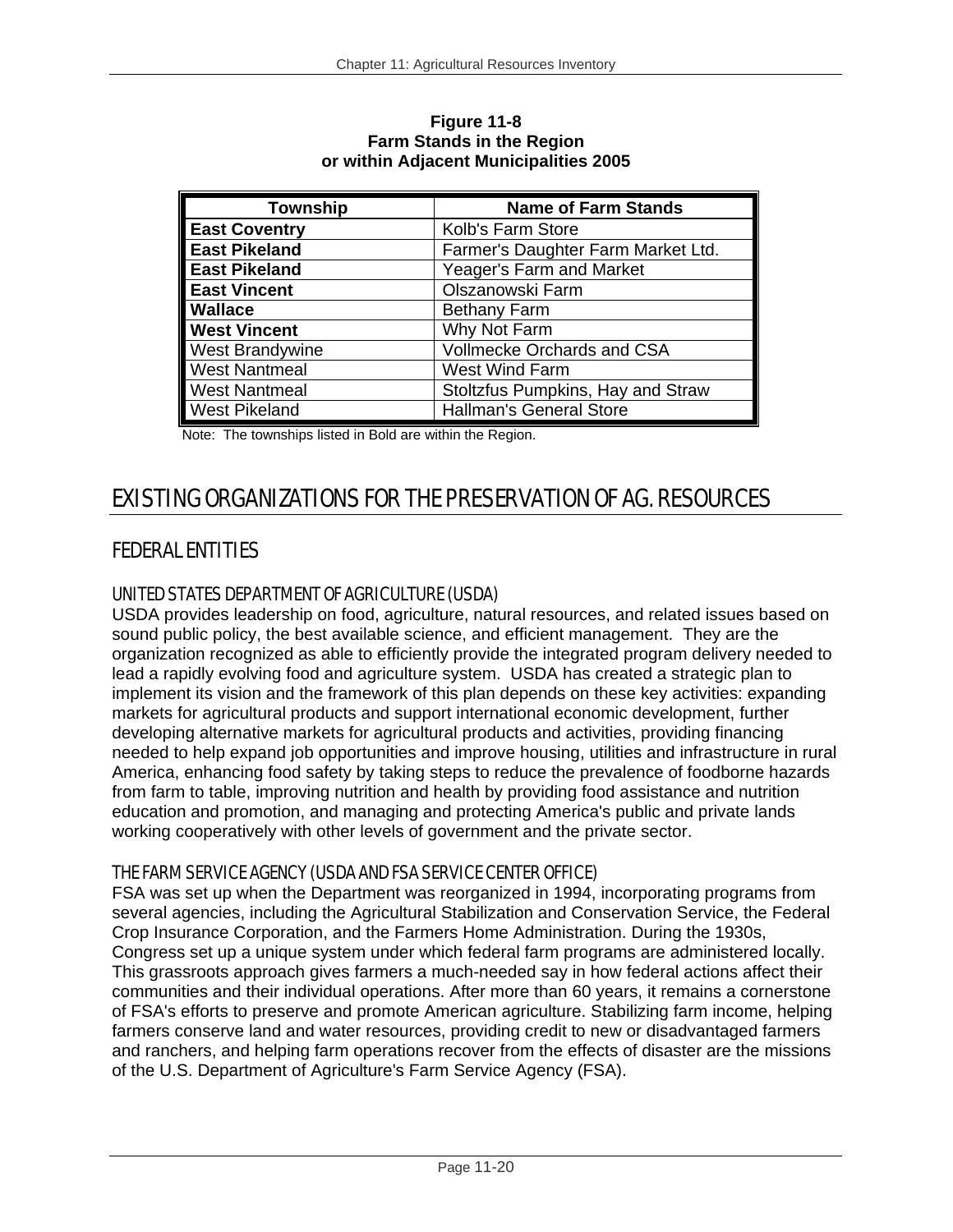### NATURAL RESOURCE CONSERVATION SERVICE (NRCS)

Many local, state, and federal agencies and policymakers rely on the expertise of the NRCS to make educated and sound land use policy decisions that impact soil, water, and other resources. The NRCS provides technical assistance that is suited to specific needs of a particular property. Cost shares and financial incentives are available in some cases. Most work is done with local partners such as the Chester County Conservation District (CCCD). The CCCD partners with the NRCS in multiple programs.

## STATEWIDE AND LOCAL ENTITIES

### PA DEPARTMENT OF AGRICULTURE - BUREAU OF FARMLAND PROTECTION

The bureau oversees the Commonwealth's program to purchase agricultural easements and administers legislative programs designed to preserve farmland through the State Agricultural Preservation Board (Agricultural Security Areas (ASAs) and the Pennsylvania Agricultural Conservation Easement Purchase Program).

## CHESTER COUNTY CONSERVATION DISTRICT (CCCD)

The CCCD was created in 1947 by action of the County Commissioners. The mission of the CCCD was, and is today, to provide technical assistance to farmers in implementing conservation practices. A Board of Directors oversees the activities of the CCCD.

CCCD acts as a liaison between various local, state, and federal agencies while providing leadership in addressing natural resource conservation issues to the citizens of Chester County. Through education and technical assistance, the CCCD promotes the sustainable use of natural resources, assisting people and communities in achieving a productive county harmony with a quality environment. It is the CCCD who develops conservation farm plans for landowners who participate in the Chester County Agricultural Land Preservation Program.

### PENN STATE COOPERATIVE EXTENSION IN CHESTER COUNTY

The extension provides local residents with easy access to the resources and expertise of the Pennsylvania State University. Through educational programs, publications, and events, cooperative extension agents deliver unbiased, research-based information to Chester County citizens. Their mission is to extend educational opportunities to individuals, families, businesses, and communities throughout Pennsylvania, and to enable the Commonwealth to maintain a competitive and environmentally sound food and fiber system and prepare youth, adults, and families to enhance the quality of their lives and participate more fully in community decisions.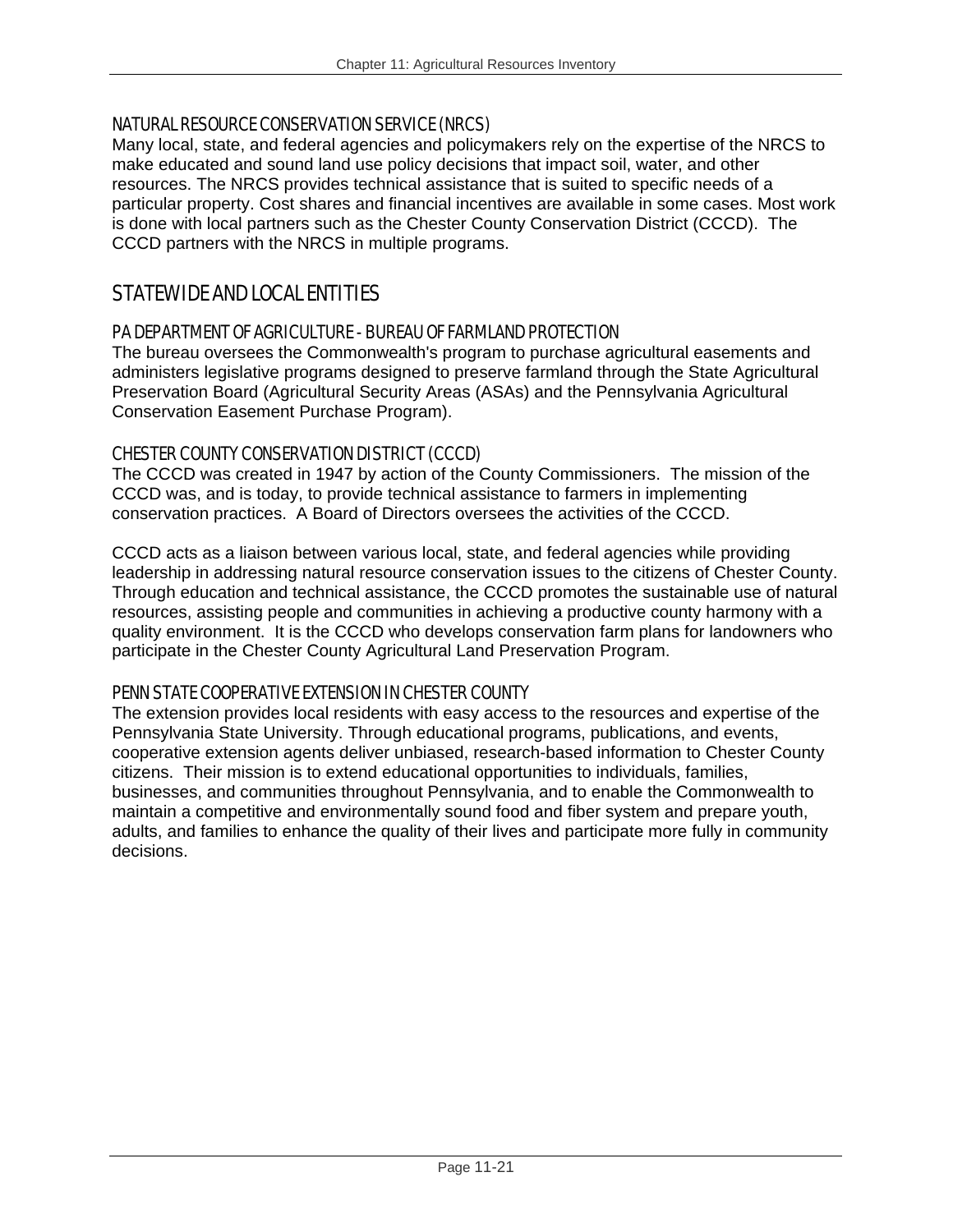# ADDITIONAL CONSERVATION PROGRAMS4

## PRIVATE LANDOWNER ASSISTANCE PROGRAM (DCNR)

The Department of Conservation and Natural Resources (DCNR) and the Pennsylvania Game Commission (PGC), in cooperation with the Pennsylvania Fish & Boat Commission (PFBC), implement a program called the *Private Landowner Assistance Program* that focuses on the protection of natural habitat for "species of concern" such as spotted turtles, throughout the State. Landowners can contact the Wildlife Diversity Biologist in their area who will provide technical assistance and help develop a habitat management plan for each individual site, work with the landowner's objectives while helping to save vital habitat for species of concern throughout Pennsylvania.

## NUTRIENT MANAGEMENT PLAN IMPLEMENTATION GRANT PROGRAM

The Nutrient Management Plan Implementation Grant Program (NMPIGP) is a cost share program, administered by the State Conservation Commission; to assist financially stressed operators in the implementation of conservation practices outlined in their nutrient management plan. Operations eligible to receive this grant are those that were in existence prior to October 1, 1997. Nutrient management is the use of good farming practices to prevent the loss of applied primary plant nutrients through leaching or runoff.

## AGRICULTURAL MANAGEMENT ASSISTANCE PROGRAM 1 farm in this program in the Region.

Agricultural Management Assistance (AMA) is authorized under the Agricultural Risk Protection Act of 2000, Title I, Section 133 (Public Law 106-224. Section 524(b), was further amended by the Farm Security and Rural Investment Act of 2002, (Farm Bill), Public Law 107-171. AMA provides cost share assistance to agricultural producers to voluntarily address issues such as water management, water quality, and erosion control by incorporating conservation into their farming operations.

USDA's Natural Resources Conservation Service (NRCS) has leadership for the conservation provisions of AMA. The Agricultural Marketing Service (AMS) is responsible for an organic certification cost-share program and the Risk Management Agency (RMA) is responsible for mitigation of financial risk through an insurance cost-share program. AMA is budgeted at \$20 million per year. Funding for AMA is authorized through fiscal year 2007.

Since AMA began in 2001, USDA has entered into 1,899 contracts, enrolled more than 392,000 acres into the program and obligated more than \$23.4 million to help producers implement resource conservation practices on working agricultural lands.

A conservation plan is required for the area covered in the application and becomes the basis for developing the AMA contract. NRCS will work with the landowner to develop a conservation plan. Landowners must agree to maintain cost-shared practices for the life of the practice. Contracts are for three to ten years. Incentive payments are permitted under AMA.

<sup>-</sup> $4$  Effective as of April 2005 and are subject to change per round and/or fiscal year.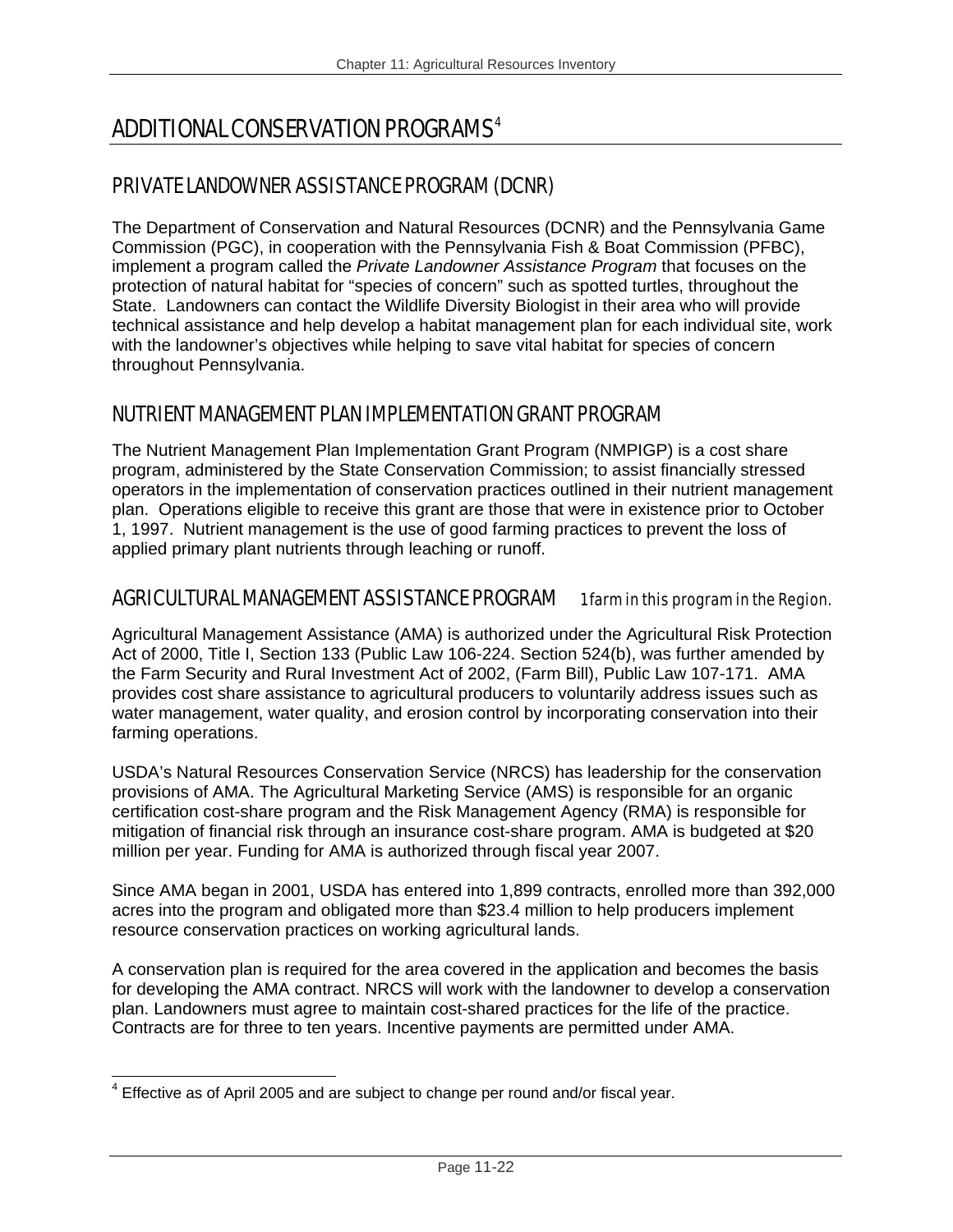The NRCS state conservationist, in consultation with the State Technical Committee, will determine eligible structural and/or vegetative conservation practices using a locally led process. Participants will be paid based upon certification of completion of the approved practice.

## CONSERVATION SECURITY PROGRAM

Conservation Security Program (CSP) was introduced by the USDA in 2002. The goal of this program is to support ongoing conservation stewardship of agricultural lands by providing assistance to producers to maintain and enhance natural resources. This Program is designed to reward the best conservationists and motivate the others to strive to work towards conservation goals and practices.

The Conservation Security Program provides financial and technical assistance to promote the conservation and improvement of the soil, water, air, energy, and plant and animal life on tribal and private working lands. Working lands include cropland, grassland, prairie land, improved pasture, and rangeland, as well as forested land that is accompanying part of an agricultural operation. The program provides impartial access to benefits to all farmers, regardless of size of operation, crops produced, or geographic location. The applicants must submit excellent records of the past two years including how nutrients are managed on and applied to their fields, as well as when manure and other fertilizers are applied on their ground. There is no minimum acreage to participate in this program, but the participant must have a fully implemented conservation plan to participate. Payments are made based on the continued implementation of the plan.

## STREAM BANK FENCING PROGRAMS 15 farms in CREP in the Region

Stream bank fencing reduces the amount of nutrients, sediments, farm chemicals, and microbes entering streams. Fencing and buffers improve watershed function by decreasing flood frequency and severity and increasing groundwater recharge. Fencing can improve herd health by increasing biosecurity (preventing contact with water contaminated by livestock upstream), and by decreasing chances of ailments such as mastitis, foot rot, and Johne's disease in the animals. In addition, stream bank fencing and buffering help restore a host of wildlife habitats. There are two primary stream bank fencing and buffering programs available to the Northern Federation municipalities through county offices. In addition, see page 11-15 for an example of Green Valleys Association's stream bank fencing initiatives in the Region.

### CONSERVATION RESERVE ENHANCEMENT PROGRAM (CREP)

CREP is a United States Department of Agriculture program, with state and private partners, that helps reduce soil erosion, improves water quality, increases farm income on marginal land and improves wildlife and fisheries habitat. Chester County is one of the 20 south-central Pennsylvania counties eligible for the program. Landowners, or operators with a signed lease from the landowner for the land that covers the period of the CREP contract (10-15 years), will receive rental rates of \$105-\$184 depending upon soil type and amount of land placed in conservation, as well as up to 100% cost-share for all conservation practices implemented, with the possibility of an additional one-time bonus incentive payment for certain practices. CREP has open enrollment and landowners have to enroll through the Farm Service Agency. For more information, contact the Farm Service Agency, the Chester County Conservation District, and/or the Pennsylvania Game Commission. As of April 2005, there are 15 farms in CREP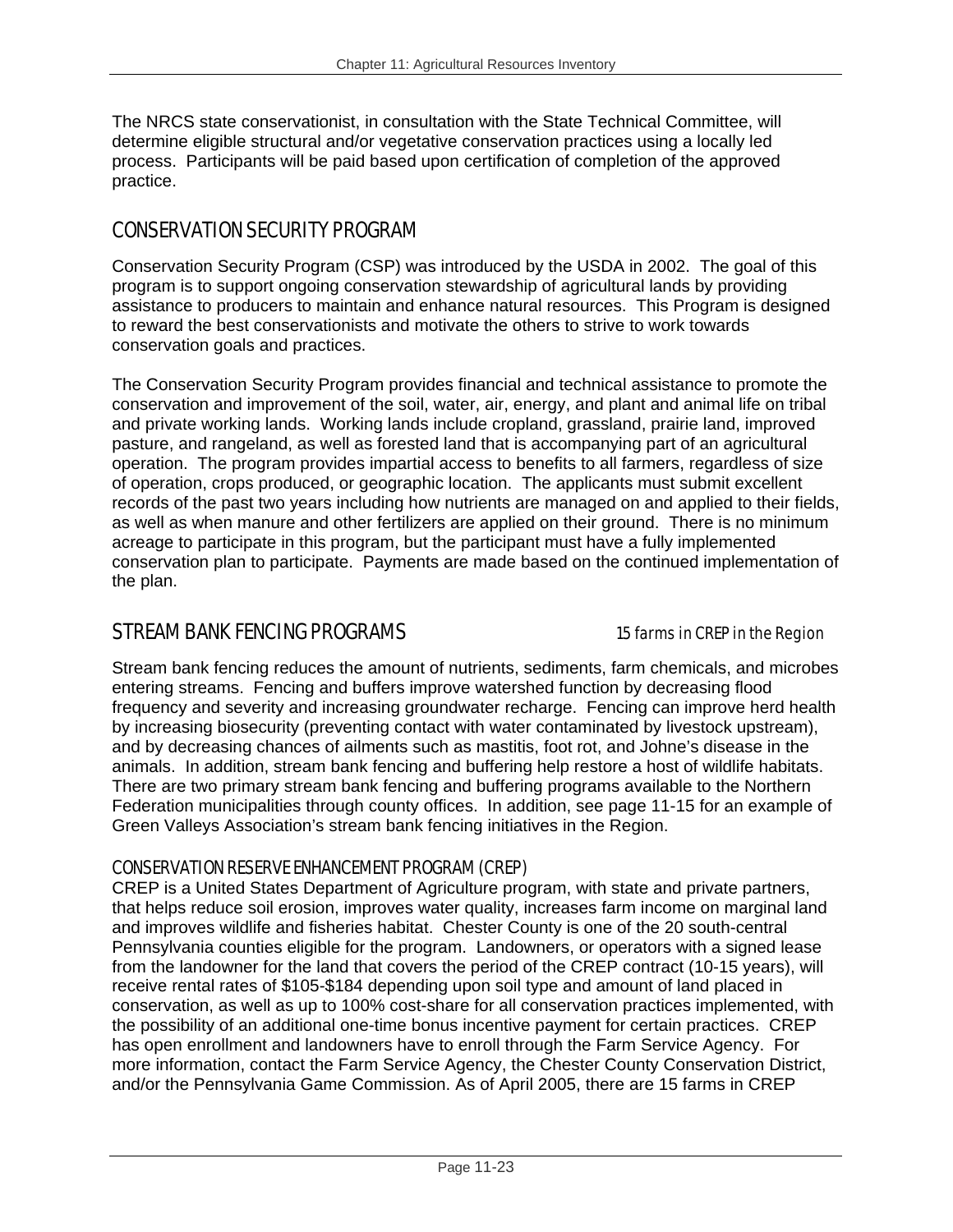working to restore wildlife habitat, which equates to approximately 300 to 400 acres in the Region.

### CONSERVATION RESERVE PROGRAM (CRP)

CRP is the older version of CREP, describe above. This program, CRP has been very effective and highly utilized throughout Chester County because it has been and will continue to be funded through the United States Department of Agriculture.

## WILDLIFE HABITAT INCENTIVE PROGRAM (WHIP) 2 farms participate in the WHIP program in the Region

Wildlife Habitat Incentive Program is a voluntary program that encourages creation of high quality wildlife habitats that support wildlife populations of national, state, tribal, and local significance. Through WHIP, the Natural Resources Conservation Service (NRCS) provides technical and financial assistance to landowners and others to develop upland, wetland, riparian, and aquatic habitat areas on their property. Wildlife Habitat Incentive Program is reauthorized in the Farm Security and Rural Investment Act of 2002 (Farm Bill). Through WHIP, NRCS works with private landowners and operators; conservation districts; and federal, state, and tribal agencies to develop wildlife habitat on their property. Funding for WHIP comes from the Commodity Credit Corporation. Wildlife Habitat Incentive Program is much more restrictive compared to other stream bank fencing programs available to date. The grant monies offered are to be used on lands affecting the stabilization of streambanks and can only be used on land within the 150 feet from the streambank/stream corridor. As of 2005, two farms in the Region participate in this program.

Two farms in the Region, as of 2005, participate in this program.

## ENVIRONMENTAL QUALITY INCENTIVES PROGRAM (EQIP) AND CONSERVATION INNOVATION GRANTS 9 farms participate in the EQIP program in the Region

### ENVIRONMENTAL QUALITY INCENTIVES PROGRAM

Environmental Quality Incentives Program (EQIP) is a statewide program that was reauthorized in the Farm Security and Rural Investment Act of 2002 (Farm Bill) to provide a voluntary conservation program for farmers and ranchers that promotes agricultural production and environmental quality as compatible national goals. Environmental Quality Incentives Program EQIP offers financial and technical help to assist eligible participants install or implement structural and management practices on eligible agricultural lands. This program is administered by the Natural Resources Conservation Service (NRCS), and funded through the Commodity Credit Corporation.

EQIP offers contracts with a minimum term that ends one year after the implementation of the last scheduled practices and a maximum term of ten years. These contracts provide incentive payments and cost-shares to implement conservation practices. Persons who are engaged in livestock or agricultural production on eligible land may participate in the EQIP program. EQIP activities are carried out according to an environmental quality incentives program plan of operations developed in conjunction with the producer that identifies the appropriate conservation practice or practices to address the resource concerns. These practices are subject to NRCS technical standards adapted for local conditions. The local conservation district approves the plan.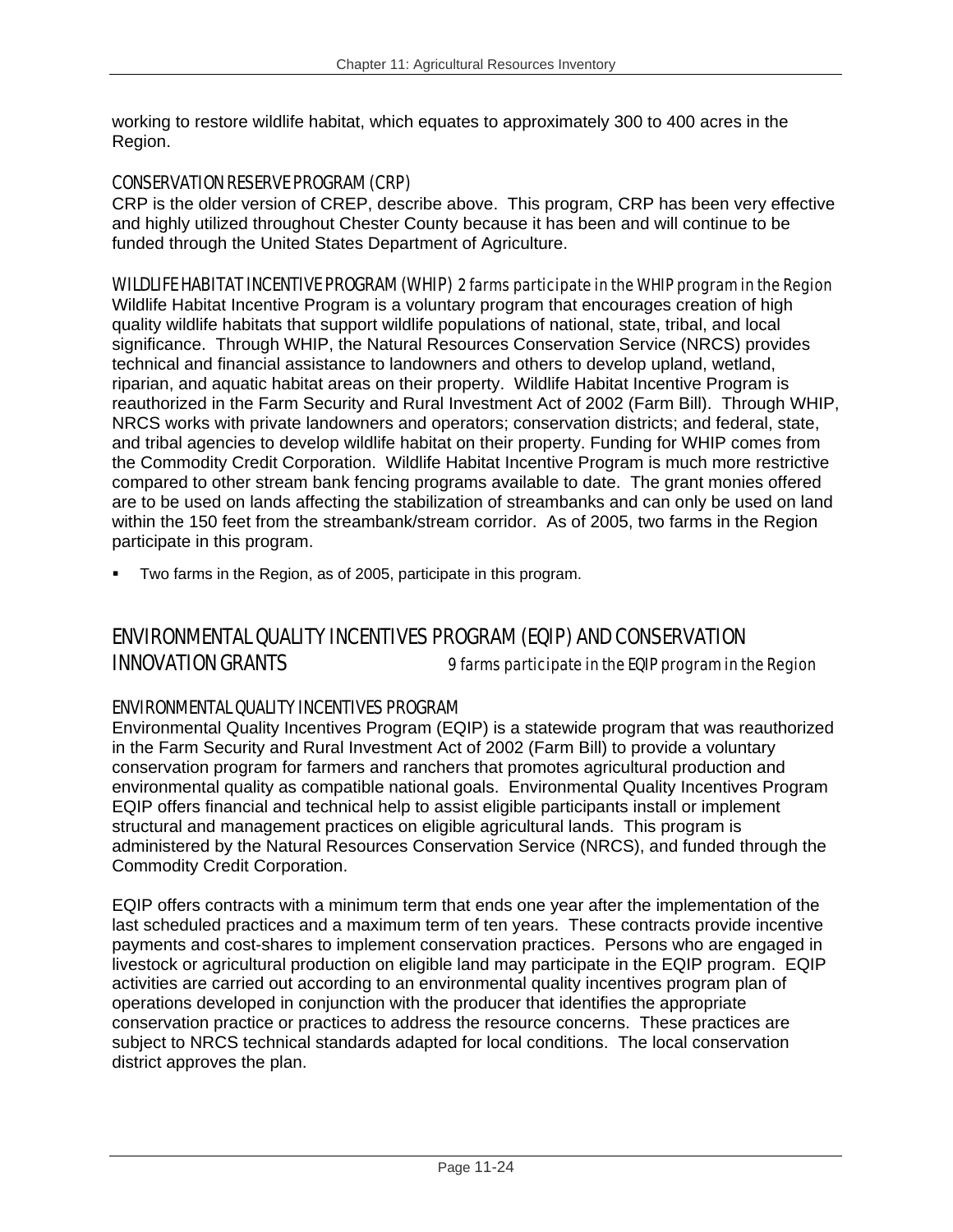EQIP is an incentive program, which is a fixed cost depending on the landowners prioritization and the cost estimate the NRCS provides individual farms. This program is set up to help fund the installation of a variety of best management practices, which are typical components of a comprehensive farm conservation plan, including conservation buffer practices. Funding is secured through 5-10 year contracts.

EQIP may provide funding for up to 75% of the costs of certain conservation practices. Incentive payments may be provided for up to three years to encourage producers to carry out management practices they may not otherwise use without the incentive. However, limited resource producers and beginning farmers and ranchers may be eligible for cost-shares up to 90%. Farmers and ranchers may elect to use a certified third-party provider for technical assistance.

There are mandated financial caps to this program. The federal cap amount is \$450,000 for the life of a farm, the state cap amount is \$100,000/ year, and the local work group (comprised of a representative from the NRCS, the Penn State Cooperative Extension, the Conservation District and the Farm Service Agency) can set a local cap, which can vary from year to year, and is approximately \$50,000 per farm per year.

In the Region there are nine (9) farms participating in the EQIP volunteer program.

### CONSERVATION INNOVATION GRANTS

This grant program is under the EQIP umbrella and is also administered by the NRCS. Conservation Innovation Grants (CIG) is a voluntary program intended to stimulate the development and adoption of innovative conservation approaches and technologies while leveraging the federal investment in environmental enhancement and protection, in conjunction with agricultural production. Under CIG, EQIP funds are used to award competitive grants to non-federal governmental or non-governmental organizations, or individuals.

Conservation Innovation Grants enables NRCS to work with other public and private entities and individuals to accelerate technology transfer and adoption of promising technologies and approaches to address some of the Nation's most pressing natural resource concerns. Conservation Innovation Grants will benefit agricultural producers by providing more options for environmental enhancement and compliance with federal, state, and local regulations.

Funding for CIG is announced each year through a Request for Proposals (RFP). Funds for single- or multi-year projects, not to exceed three years, will be awarded through a nationwide competitive grants process. Conservation Innovation Grants competitions will emphasize projects that have a goal of providing benefits over a large geographic area. These projects may be watershed-based, regional, multi-state, or nationwide in scope. Applications should describe the use of innovative technologies or approaches, or both, to address a natural resource conservation concern or concerns. Conservation Innovation Grants applications will be accepted from state or local units of government, non-governmental organizations, and individuals. Proposed projects must involve EQIP-eligible producers. Conservation Innovation Grants funds that are used to provide direct or indirect payments to individuals or entities to implement structural, vegetative, or management practices are subject to the 450,000 EQIP payment limitations. Conservation Innovation Grants is not a research program. Instead, it is a vehicle to stimulate the adoption of conservation approaches or technologies that have been studied sufficiently to indicate a likelihood of success, and are likely candidates for eventual technology transfer. Conservation Innovation Grants will fund projects targeting innovative onthe ground conservation, including pilot projects and field demonstrations. Technologies and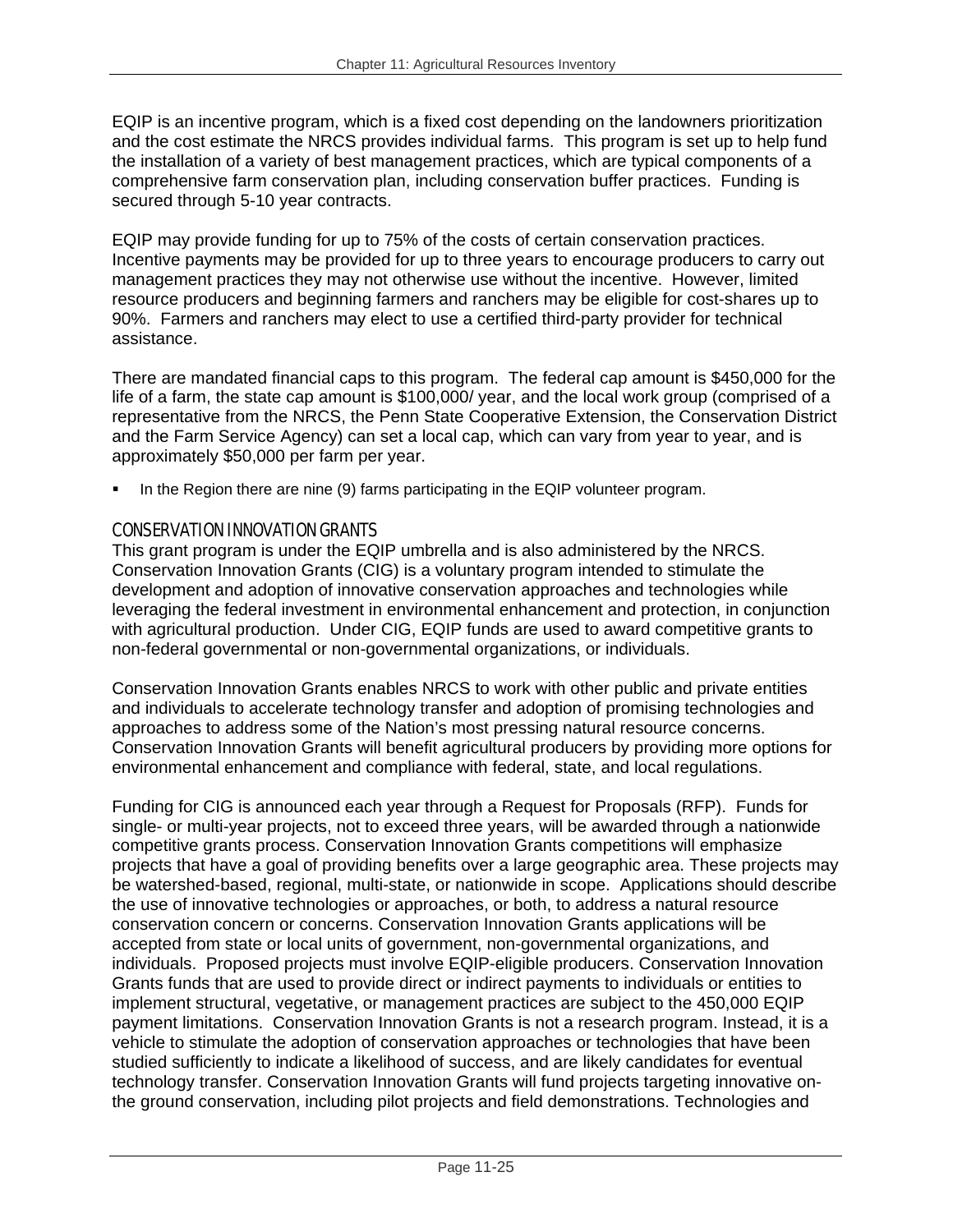approaches that are commonly used in the geographic area covered by the application, and which are eligible for funding through EQIP, are not eligible for funding through CIG. Proposed projects must conform to the description of innovative conservation projects or activities published in the RFP. Following are two general examples of projects that would be eligible for funding under CIG:

- Market-based environmental credit trading projects addressing one or more natural resource concerns; and
- Community-based solutions to watershed based or regional natural resource concerns that cannot be addressed by a single producer, or by a group of producers taking individual on-farm actions.

At least 50 percent of the total cost of the project must come from non-federal matching funds (cash and in-kind contributions) provided by the grantee. The grantee also is responsible for providing the technical assistance required to successfully complete the project. NRCS will provide technical oversight for each project receiving an award.

*Beginning and Limited Resource Farmers:* NRCS recognizes the need to provide special consideration to underrepresented or historically underserved producers, and strives to ensure that these producers benefit from innovative technologies and approaches. CIG offers two programmatic exceptions intended to encourage the participation of beginning and limited resource farmers and ranchers in CIG. Each year, up to 10 percent of national CIG funds may be set-aside for applicants who are beginning or limited resource farmers or ranchers, or tribes, or community-based organizations comprised of or representing these entities. The second exception allows applicants from any of the underrepresented groups to derive a higher percentage of project matching funds from in-kind contributions.

## WETLANDS RESERVE PROGRAM

The Wetlands Reserve Program (WRP) is a federal program that provides eligible landowners with technical and financial assistance to address wetlands, wildlife habitat, soil, water, and related natural resource concerns. Landowners receive financial incentives to enhance or restore wetlands in exchange for retiring marginal land from agriculture. WRP is reauthorized in the Farm Security and Rural Investment Act of 2002 (Farm Bill), and is administered by the NRCS. Funding is provided through the Commodity Credit Corporation. There are three enrollment options:

**Permanent Easement.** In addition to paying for the easement, the USDA pays 100% of the costs of restoring the wetland.

30-Year Easement. USDA pays 75% of easement payments of what would be paid for a permanent easement, as well as 75% of restoration costs.

Restoration Cost-Share Agreement is an agreement (generally for a minimum of 10 years) to reestablish degraded or lost wetland habitat. USDA pays 75% of the cost of the restoration activity.

As of January 2005, there have been no participants in the WRP in Chester County.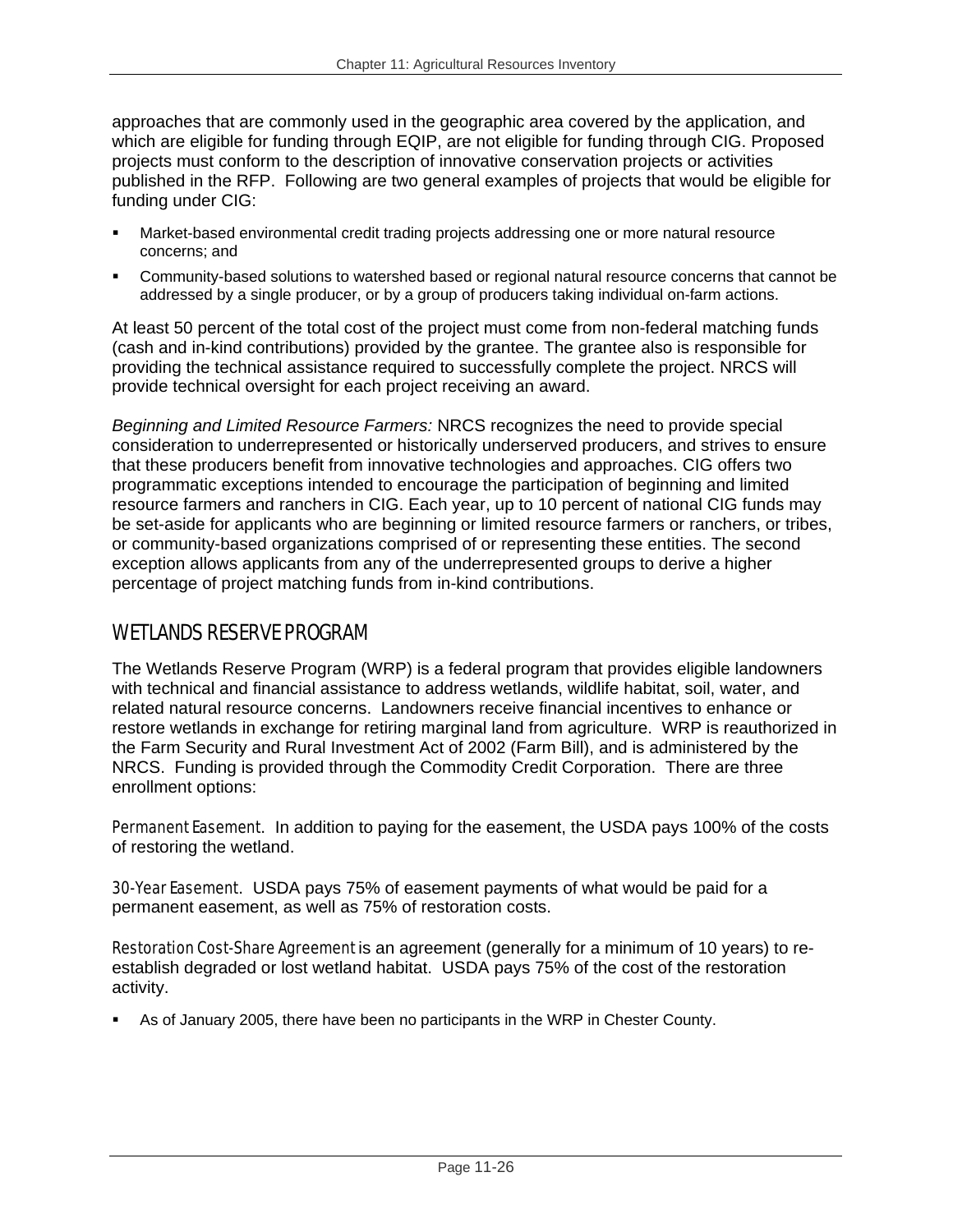## EMERGENCY CONSERVATION PROGRAM (ECP)

The Emergency Conservation Program (ECP) is a U.S. Department of Agriculture (USDA) program which is administered by the Farm Services Agency which provides 100% technical assistance and cost-share up to 64% (maximum of \$200,000 paid to individual per disaster) for removing debris and restoring fencing terraces, diversions, irrigation systems, and other conservation installations after emergency situations such as a hurricane. This program is only open to farm properties who suffer natural disaster damage, and the cost-share reimbursement is to make emergency payments to restore existing practices damaged by the storm or to heal gully erosion, therefore; the people who apply for this funding must prove that there is immanent damage to their property or will occur to their property (usually from flood damage). The definition of immanent damage is at the NRCS's discretion.

 There was no determination of a disaster by FSA from this year's storms, so there was no ECP allocation for Chester County.

## EMERGENCY WATERSHED PROGRAM (EWP)

The Emergency Watershed Program (EWP) is a separate program available after hurricanetype flooding to restore and stabilize stream channels where there is an imminent threat to life or property, based on the determination of an NRCS engineer. This program does not include the restoration of roads or bridges, which is generally a Penn DOT concern.

## GROWING GREENER ENVIRONMENTAL STEWARDSHIP AND WATERSHED PROTECTION

The Growing Greener Environmental Stewardship and Watershed Protection Act, funded under EPA Act 319, is a state-level initiative to address loss of open space and farmland, water quality, sewage systems, state parks and forest repair backlogs. Cost-share depends upon the project and program requirements. The Chester County Conservation District is the primary contact for people interested in or applying to this program. It is required that all applications are sent into the state with a letter from the CCCD acknowledging the application.

## GRASSLAND RESERVE PROGRAM (GRP)

The Grassland Reserve Program (GRP) is a voluntary program that helps landowners and operators restore and protect grassland, including rangeland, pastureland, shrubland, and certain other lands, while maintaining the areas as grazing lands.

GRP is authorized by the Food Security Act of 1985, as amended by the Farm Security and Rural Investment Act of 2002 (2002 Farm Bill). The USDA Natural Resources Conservation Service (NRCS) and USDA Farm Service Agency (FSA) administer the program, in cooperation with the USDA Forest Service. Funding for the GRP comes from the Commodity Credit Corporation (CCC).

Applications may be filed for an easement or rental agreement with NRCS or FSA at any time. Participants voluntarily limit future use of the land while retaining the right to conduct common grazing practices; produce hay, mow, or harvest for seed production (subject to certain restrictions during the nesting season of bird species that are in significant decline or those that are protected under federal or state law); conduct fire rehabilitation; and construct firebreaks and fences. GRP contracts and easements prohibit the production of crops (other than hay),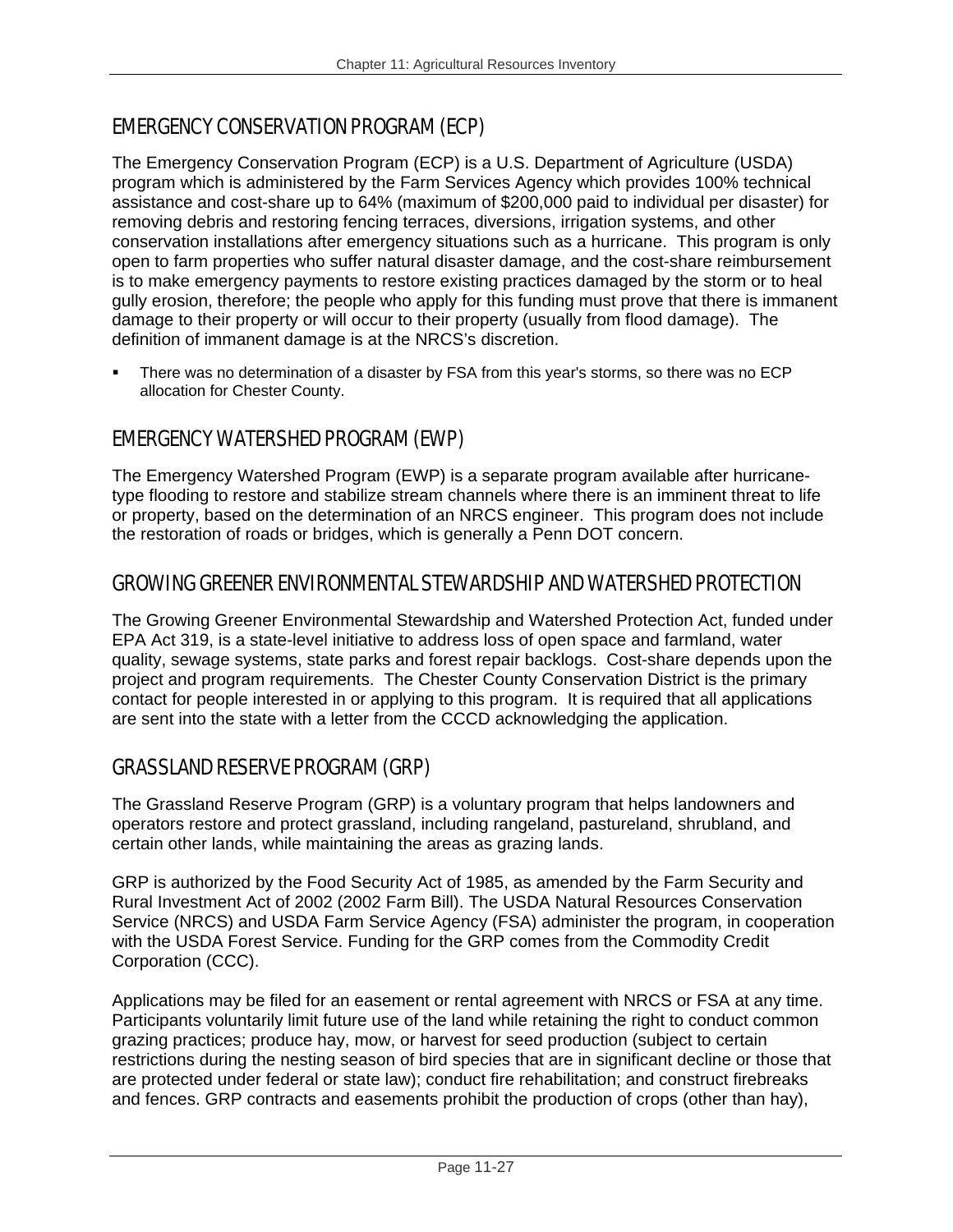fruit trees, and vineyards that require breaking the soil surface and any other activity that would disturb the surface of the land, except for appropriate land management activities included in a conservation plan.

Each state will establish ranking criteria that will prioritize enrollment of working grasslands. The ranking criteria will consider threats of conversion, including cropping, invasive species, urban development, and other activities that threaten plant and animal diversity on grazing lands.

Landowners who can provide clear title on privately owned lands are eligible to participate for either easement option. Landowners and others who have general control of the acreage may submit an application for a rental agreement. There is no national maximum limitation on he amount of land that may be offered for the program. However, there is a minimum requirement established in law. Offers for enrollment must contain at least 40 contiguous acres, unless special circumstances exist to accept a lesser amount. The NRCS State Conservationist determines these special circumstances.

The Adjusted Gross Income provision of the 2002 Farm Bill impacts eligibility for GRP and several other 2002 Farm Bill programs. Individuals or entities that have an average adjusted gross income exceeding \$2.5 million for the three tax years immediately preceding the year the contract is approved are not eligible to receive program benefits or payments. However, an exemption is provided in cases where 75 percent of the adjusted gross income is derived from farming, ranching, or forestry operations. Eligible land includes privately owned and Tribal lands, such as grasslands; land that contains forbs (including improved rangeland and pastureland or shrubland); or land that is located in an area that historically has been dominated by grassland, forbs, or shrubland that has the potential to serve as wildlife habitat of significant ecological value. Incidental lands may be included to allow for the efficient administration of an agreement or easement.

# LEGAL BASIS FOR AGRICULTURAL PRESERVATION

There have been several farm preservation initiatives adopted and managed particularly over the last thirty years. The following summarizes the major legislation for farm preservation at the federal and state levels.

## FEDERAL LEGISLATION

## THE AGRICULTURE, COMMUNITIES, AND RURAL ENVIRONMENT INITIATIVE [ACRE] - ACT 38 OF 2005

This legislation attempts to balance the right of farmers engaged in the business of agriculture and municipalities to regulate agricultural activity. The act provides for state attorney general review of existing or future municipal ordinances, and for that office to bring a challenge directly to the Commonwealth Court for judicial determination (to ensure state-wide precedence) if the local ordinance surpasses state law. The act also established standards for odor control for major new animal farming operations. In addition, the act addresses standards for governing the spreading of animal manure on the land as fertilizer to prevent pollution of surface waters. This issue is addressed primarily though regulations being issued by the Pennsylvania Department of Environmental Protection (PaDEP) and the Department of Agriculture.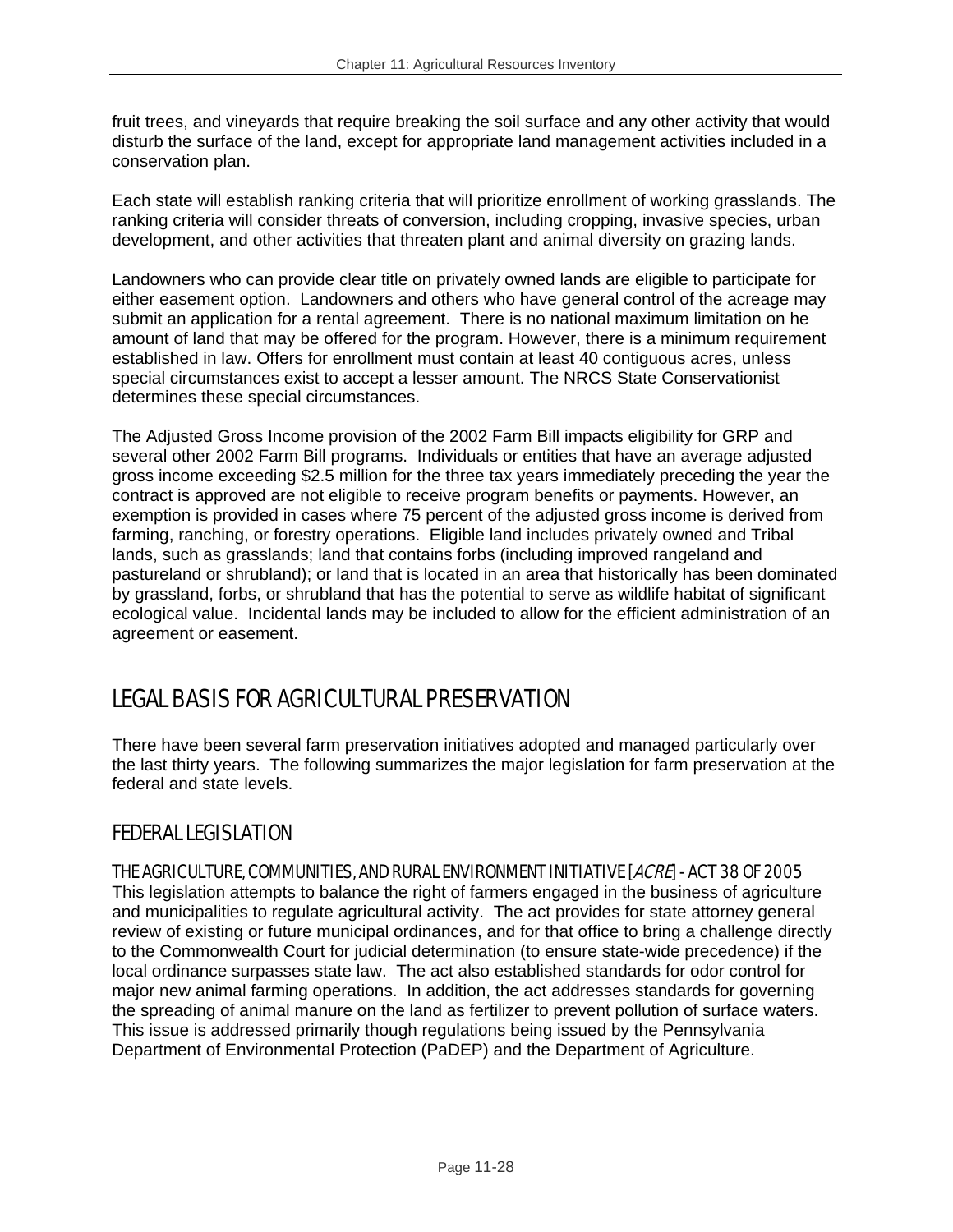### FEDERAL FARM BILL AND THE FARMLAND PROTECTION PROGRAM OF 1996, AS AMENDED IN 2002

The Federal Agriculture Improvement and Reform Act of 1996, known as the 1996 Farm Bill, authorized most federal agriculture programs for fiscal years 1996-2002. Section 388 of the 1996 Farm Bill authorized the establishment of the Farmland Protection Program (FPP). The FPP, administered by USDA provides funds to state, tribal and local governments to purchase development rights for active farmland. To qualify for these funds, farmland must meet criteria including the presence of prime, unique, or other productive soils. The farmland must also be part of a pending offer from a state or local government, and have a conservation plan.

In 2002, the Farm Bill was signed into legislation, and it reauthorizes many of the 1996 programs, while adding many more programs and funding. It now provides matching grants to qualified entities (state, local, and tribal governments, and non-profit land trusts) for buying agricultural conservation easements. The 2002 Farm Bill dedicated \$597 over 6 years, whereas the 1996 funding was limited to \$52 million.

## FEDERAL FARMLAND PROTECTION POLICY ACT OF 1981

The Farmland Protection Policy Act (FPPA) of 1981 is a federal mandate that applies to federally funded projects that might convert farmland which is zoned for agricultural use to nonagricultural uses. The FPPA directs federal agencies to consider how their projects might impact preservation of farmland, and consider alternative actions that could lessen adverse effects. Federal agencies are also directed to assure that their programs are compatible with state, local, and private efforts to protect farmland.

## STATE LEGISLATION

#### ACT 247, THE PENNSYLVANIA MUNICIPALITIES PLANNING CODE OF 1968, AS AMENDED [MPC]

The MPC defines and authorizes the protection of agricultural lands and promotes the continuation of agricultural operations.

 Section 105. Purpose of Act. "It is the intent, purpose and scope of this act to…promote the preservation of this Commonwealth's natural and historic resources and prime agricultural land…to encourage the preservation of prime agricultural land…through easements, transfer of development rights and rezoning; to ensure that municipalities enact zoning ordinances that facilitate the present and future economic viability of existing agricultural operations in this Commonwealth and do not prevent or impede the owner or operator's need to change or expand their operations in the future in order to remain viable..."

Specifically, **Article III** of the MPC establishes the basis for comprehensive planning in municipalities. Related to agricultural protection, Section 301(a) states, "The municipal, multimunicipal or county comprehensive plan…shall include…"

- Section 301(a)(2) "A plan for land use, which may include provisions for the amount, intensity, character and timing of land use proposed for residence, industry, business, agriculture… preservation of prime agricultural lands..."
- Section 301(a)(6) "A plan for the protection of natural and historic resources to the extent not preempted by federal or state law. This clause includes…prime agricultural land…"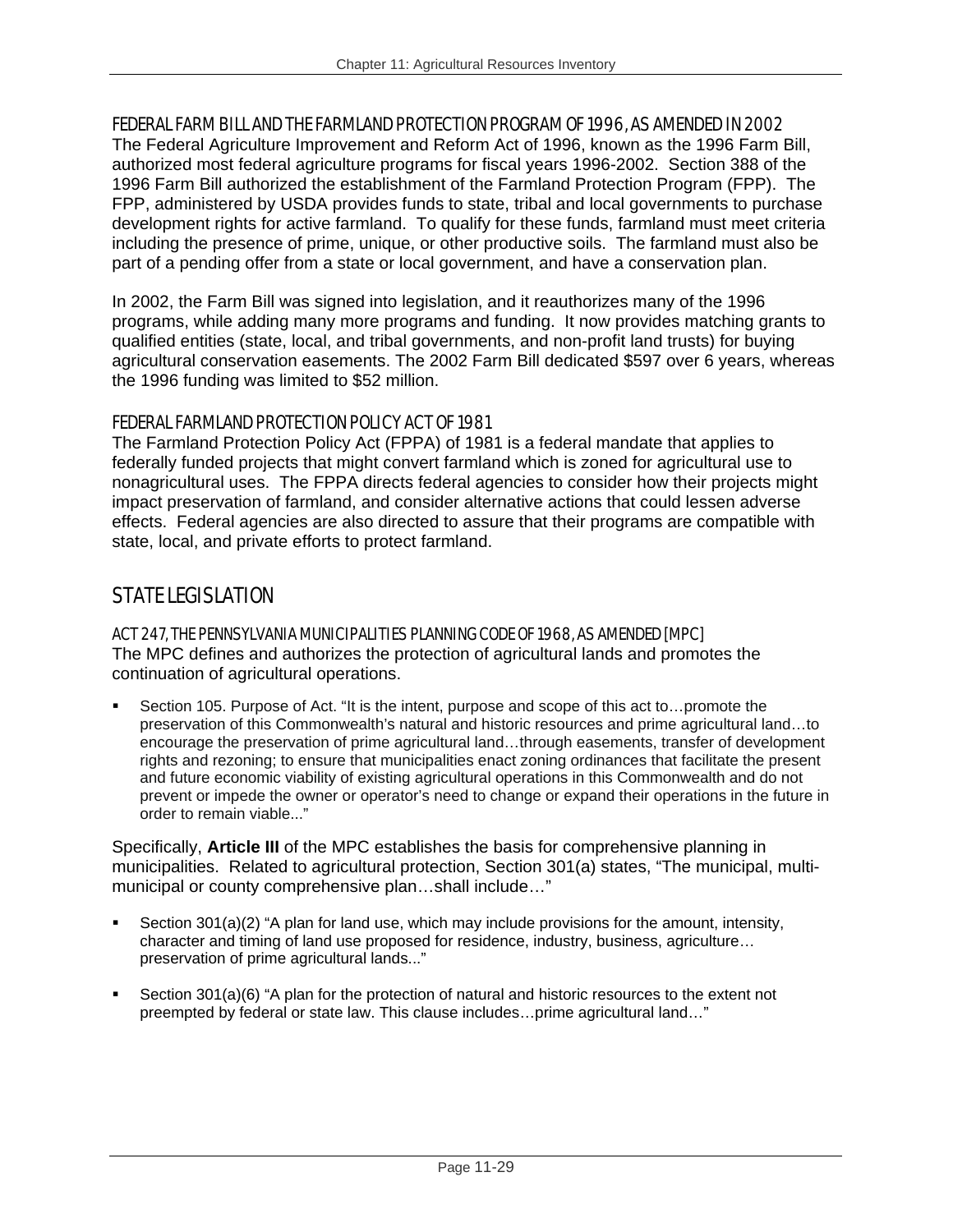**Article VI** of the MPC establishes the basis for zoning ordinances and provides for the protection of agricultural lands and operations through zoning as follows:

- Section 603(a) "Zoning ordinances should reflect the policy goals of the statement of community development objectives [which should generally reflect municipal policy goals of the comprehensive plan, as feasible] and give consideration to the character of the municipality, the needs of the citizens, and the suitabilities and special nature of particular parts of the municipality."5
- Section 603(b) "Zoning ordinances, except to the extent that [the]…regulation of activities related to commercial agricultural production would exceed the requirements imposed under the…'Nutrient Management Act,' regardless of whether any agricultural operation within the area to be affected by the ordinance would be a concentrated animal operation as defined by the 'Nutrient Management Act,'…the "Agricultural Area Security Law,' or the act 'Protecting Agricultural Operations from Nuisance Suits and Ordinances Under Certain Circumstances,'…may permit, prohibit, regulate, restrict and determine:
- Section 603(b)(5) "Protection and preservation of…prime agricultural land and activities."
- Section 603(c)"Zoning ordinances may contain: (7) provisions to promote and preserve prime agricultural land..."
- Section 603 (g) (1) "zoning ordinances shall protect prime agricultural land and may promote the establishment of agricultural security areas."
- Section 603 (h) "Zoning ordinances shall encourage the continuity, development and viability of agricultural operations. Zoning ordinances may not restrict agricultural operations or changes to or expansions of agricultural operations in geographic areas where agriculture has traditionally been present, unless the agricultural operation will have a direct adverse effect on the public health and safety. Nothing in this subsection shall require a municipality to adopt a zoning ordinance that violates or exceeds the provisions of the…'Nutrient Management Act… the 'Agricultural Area Security Law,' or …'An Act Protecting Agricultural Operations from Nuisance Suits and Ordinances Under Certain Circumstances.'"
- Section 604 "The provisions of zoning ordinances shall be designed:"
- Section 604(1) "To promote, protect and facilitate…reliable and adequate water supply for domestic, commercial, agricultural or industrial use..."
- Section 604(3) "To preserve prime agriculture and farmland considering topography, soil type and classification, and present use."
- Section 605 "Where zoning districts are created, all provisions shall be uniform for each class of uses or structures, within each district, except that additional classifications may be made within any district:
- Section 605(2) "For the regulation, restriction or prohibition of uses and structures at, along or near: (vii) …agricultural areas..."
- Section 609.1 (c) "The governing body shall consider the curative amendments, plans and explanatory material…and shall also consider: (5) the impact of the proposal on the preservation of agriculture and other land uses which are essential to public health and welfare."<sup>6</sup>

 5 See also MPC Section 606. Statement of Community Development Objectives.

 $6$  See also MPC Section 916.1(c)(5)(v) (Validity Challenges).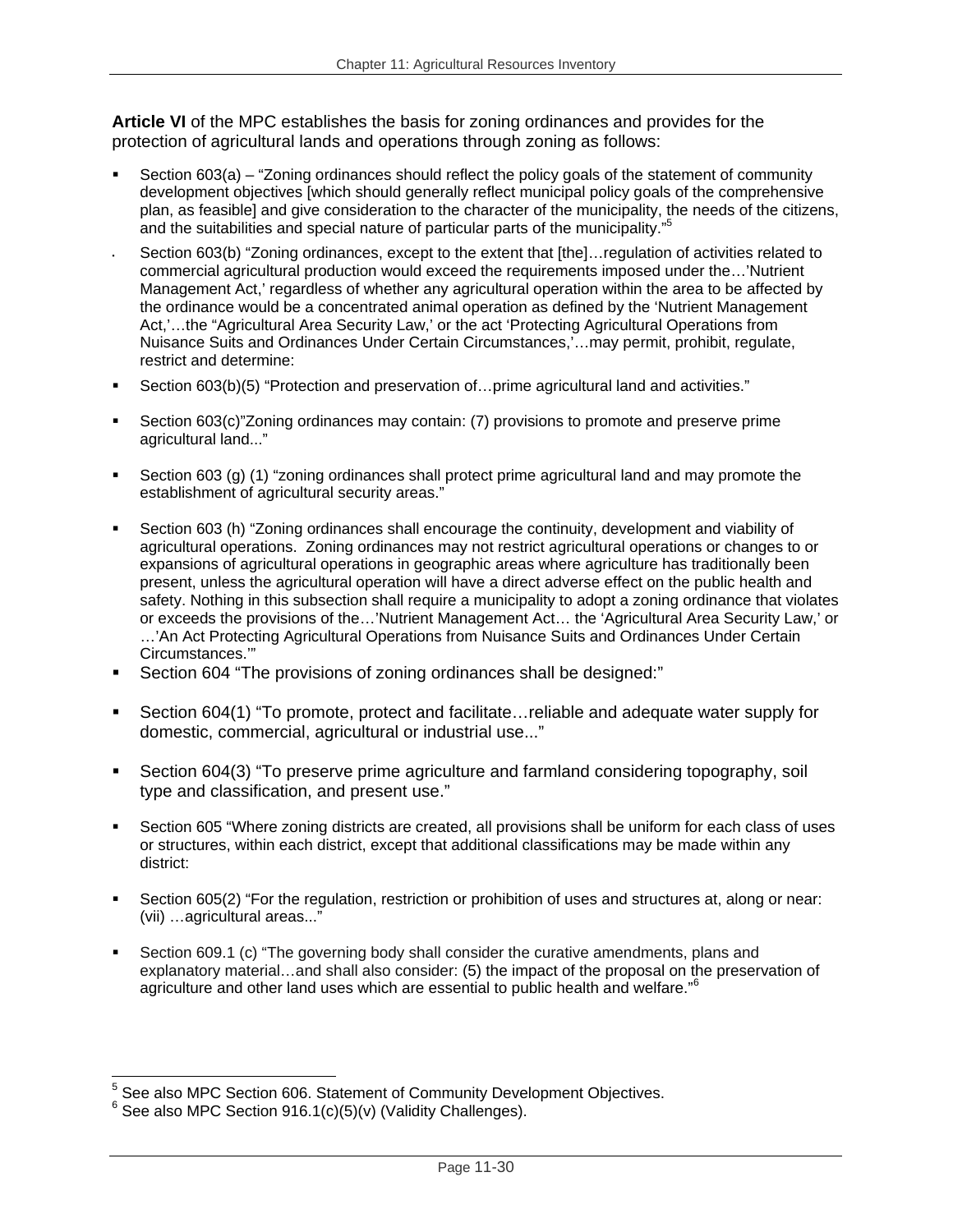## ACT 319 OF 1974 (PENNSYLVANIA FARMLAND AND FOREST LAND ASSESSMENT ACT - THE CLEAN AND GREEN ACT), AS AMENDED BY ACT 156 OF 1998

Act 319 allows counties to place two values on each parcel of farmland or forestland that is a minimum of ten acres in size. These values are known as the Fair Market Value and the Agricultural-Use Value, commonly called the "Clean and Green" Value.

*Fair Market Value* not only reflects the value of the property's current use but also the property's potential for other uses that are best suited for the property's particular characteristics and conditions (often referred to as the property's highest and best use). The process of estimating the *Fair Market Value* of a property is called an *appraisal*. An appraisal is an opinion of value supported by sufficient evidence to arrive at that conclusion of value.

The *Agricultural-Use Value* does not consider all of the property's potential uses or the property's highest and best use, it considers the worth that a property would have if it were used for only agricultural purposes such as cropland, woodland, or pasture. The *Clean and Green* law also states that the *Use Value* must reflect the potential of the individual parcel to produce, based upon soil capability. Also, the land under the landowner's house and outbuildings are eligible for Agricultural-Use Value assessment. Recent amendments to the *Clean and Green Act* require the portions of land enrolled in *Clean and Green* that support the residence (including the yard, driveway, on-lot sewage system, and access to other buildings) and farm buildings to be assessed at *Use Value*. This land is known as *curtilage*.

Property enrolled in the program remains in the program continuously, or until the owner chooses to withdraw and return to the standard tax assessment. Landowners who enroll in Act 319 agree to maintain their land as farmland or forestland, and in return, the county assesses their tax according to the Agricultural-Use Value rather than the Fair Market Value. In many areas that are undergoing development, the value of undeveloped land, and the taxes levied on that land, increases as the surrounding region is developed. When this situation occurs, the Agricultural-Use Value can be lower than the Fair Market Value, and a landowner enrolled in Act 319 can pay lower tax. Property owners benefit directly by receiving assessment relief which may result in lower taxes, as long as they do not use their land for housing developments or other land uses that are not consistent with agricultural production, open space, or forest land use.

## NUTRIENT MANAGEMENT ACT - ACT 6 OF 1993

The purpose of the Act is to minimize surface and groundwater nutrient loads from agricultural operations and to increase farm profitability through proper nutrient management. The Nutrient Management Act establishes criteria, nutrient management planning requirements and an implementation schedule for the application of nutrient management measures on certain agricultural operations which generate or utilize animal manure. The Act targets Concentrated Animal Operations (CAOs) which are defined as greater than 2 animal units per acre of suitable cropland or pasture for spreading manure. An animal unit is 1000 pounds of live animal weight. Any operation which is a CAO must have a Nutrient Plan written for the operation by a certified Nutrient Management Specialist.

The Nutrient Management Act pre-empts local nutrient ordinances. If a local ordinance is more restrictive than the statewide Act, the ordinance is not valid, when it pertains to the application of manure or the placement of manure storage facilities. However, the Act does not affect local ordinances based on zoning, building, fire or safety codes.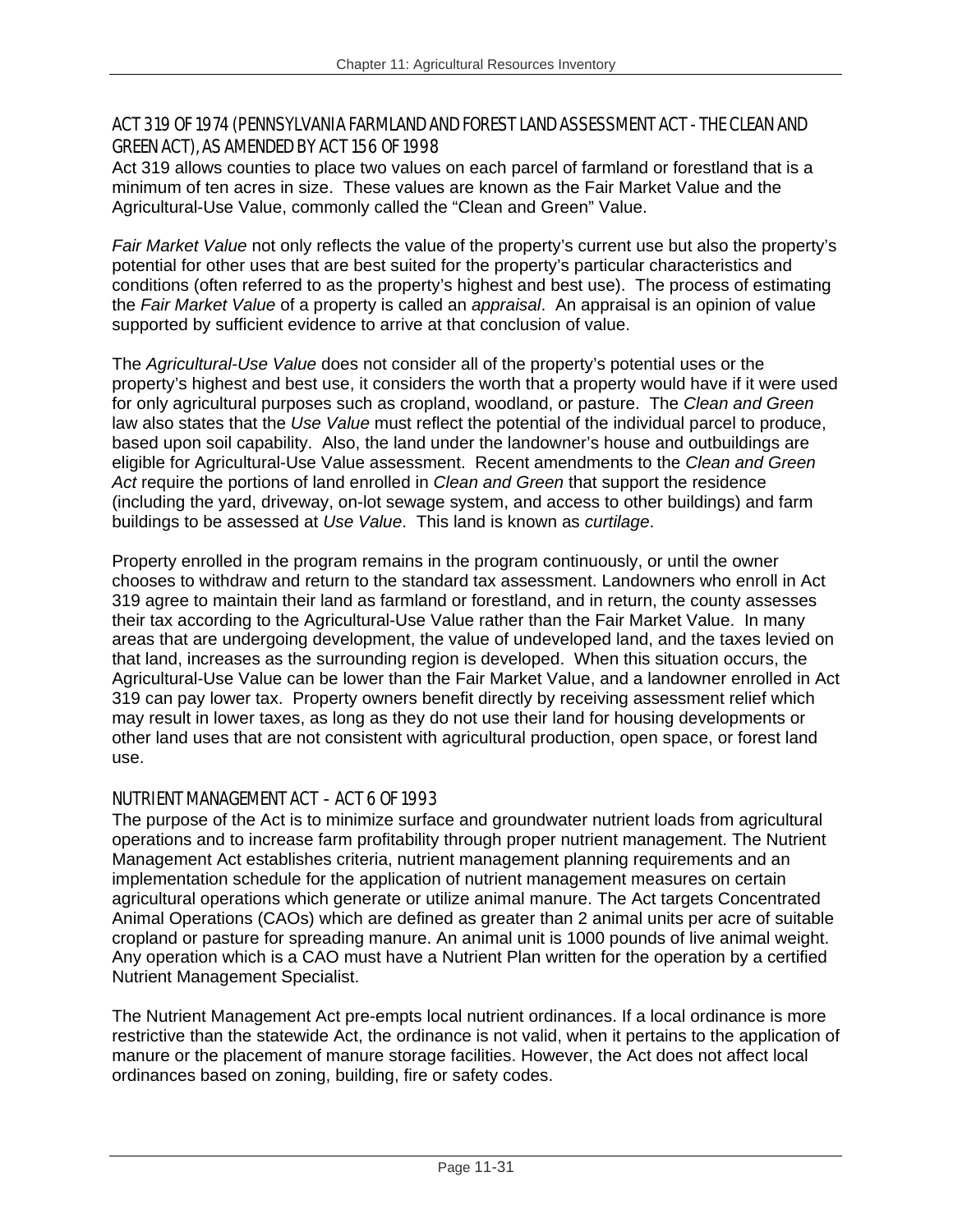If a farmer has an approved and properly implemented Nutrient Plan, this is a mitigating factor if a complaint is filed or an incident occurs. The fact that the operation has installed Best Management Practices (BMPs) and is applying manure in an approved manner is considered to be in the farmer's favor.

## PA RIGHT TO FARM LAW - ACT OF JUNE 10, 1982, P.L. 454, NO. 133

The purpose of the Right to Farm Law is to reduce the loss of agricultural resources by limiting the circumstances under which agricultural operations may be the subject matter of nuisance suits and ordinances. The state wants every municipality to encourage the continuity, development and viability of agricultural operations within its jurisdiction, therefore, the act requires that every municipality that defines or prohibits a public nuisance must exclude from the definition of such nuisance any agricultural operations so long as the agricultural operation does not have a direct adverse effect on the public health and safety.

The act affords landowners additional protection from nuisance suits in that no nuisance action shall be brought against an agricultural operation which has lawfully been in operation for one year or more prior to the date of bringing such action, where the conditions or circumstances complained of as constituting the basis for the nuisance action have existed substantially unchanged since the established date of operation and are normal agricultural operations. In addition, the same protections apply to the physical facilities of such agricultural operations that are substantially expanded or substantially altered and the expanded or substantially altered facility has been in operation for one year or more prior to the date of bringing such action.

## AGRICULTURAL AREA SECURITY LAW - ACT OF JUNE 30, 1981, P.L. 128, NO. 43 AS AMENDED, and

Chester County Commissioners Resolution - July 11, 1989

This act provides the means by which agricultural land may be protected and enhanced as a viable segment of the Commonwealth's economy and as an economic and environmental resource of major importance. In addition, the act encourages landowners to make a long-term commitment to agriculture by offering them financial incentives and security of land use; protects farming operations in agricultural security areas from incompatible non-farm land uses that may render farming impracticable; assures permanent conservation of productive agricultural lands in order to protect the agricultural economy of this Commonwealth; provides compensation to landowners in exchange for their relinquishment of the right to develop their private property; leverages state agricultural easement purchase funds and protects the investment of taxpayers in agricultural conservation easements.

## ACT 71 OF 1976

This Act exempts farmers from payments of assessments for municipal improvements such as installation of sewer and water lines. Farmers whose land has been used for agricultural production for three years prior to the installation of the water and sewer lines are not liable for the cost of lines fronting or crossing their land if they do not make use of the facilities. The Department of Agriculture provides application forms and certifies that the land meets the requirements of the Act.

### PENNSYLVANIA COVENANT FOR PRESERVATION ACT - ACT 515 OF 1966

The Act, a forerunner to the "Clean and Green" Act, is administered by the Board of County Commissioners. The law does not require the County Commissioners to implement Act 515. Rather, it enables Pennsylvania counties to covenant with farmers and landowners to preserve land in farm, forest, water supply or open space in exchange for taxing land according to its use value rather than the prevailing market value. With Act 515, the value of land is based upon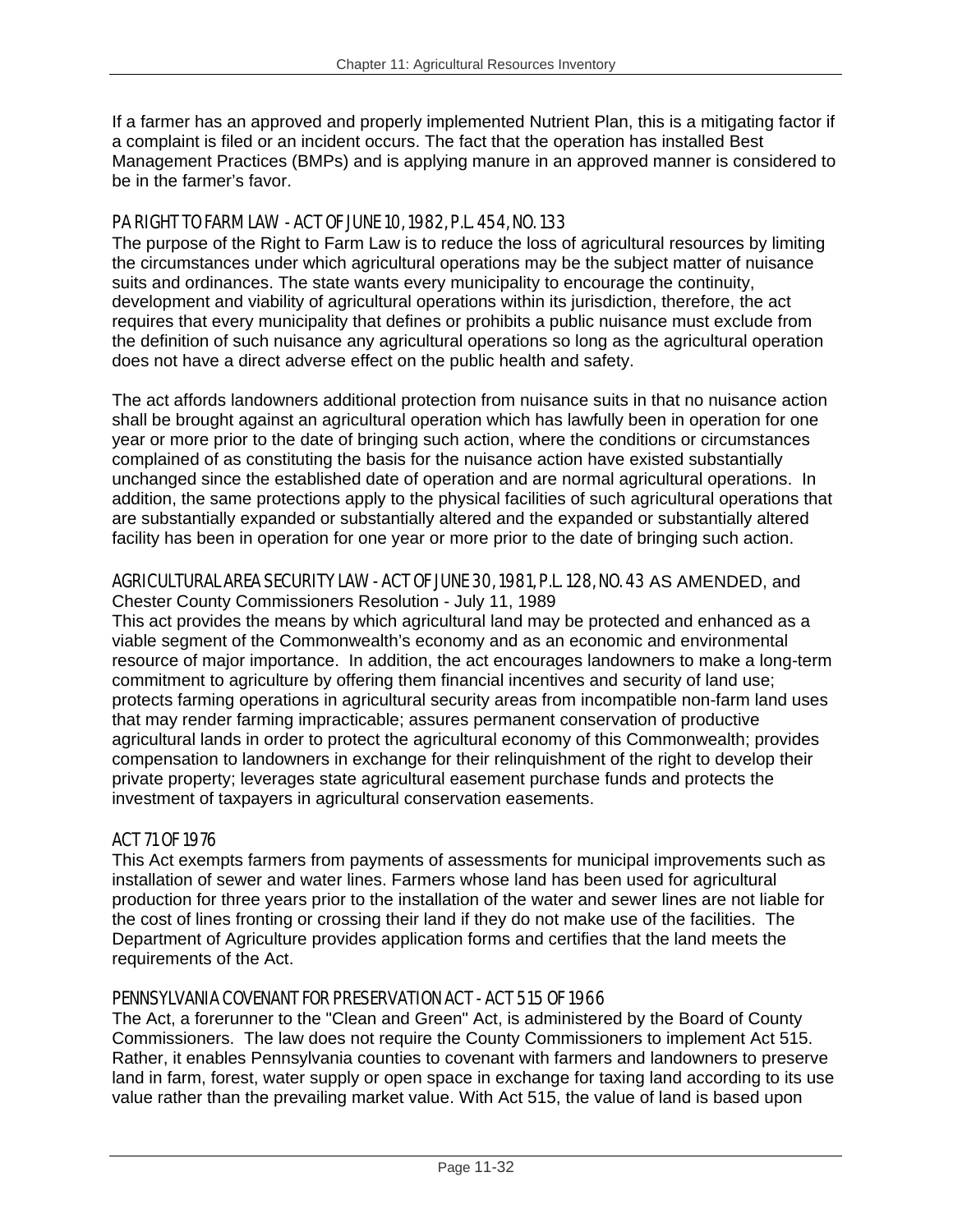location size and use, and the owner has to renew his or her enrollment after 10 years. The program is voluntary and requires a minimum acreage enrollment that will remain in the designated land use for a period of ten years. Extensions of the covenant and penalties for violations are included in the law.

## **CONCLUSION**

The agricultural resources described in this chapter define the rural and agrarian character of the Region. The overall goal for regional resource protection is to establish a common approach that each municipality can employ for the consistent management of resources. To this end, Chapter 6: Agricultural Resources Plan includes recommendations for determining what measures may be available to protect and preserve agricultural resources on a regional basis.

## Figure Sources

| Figure 11-1. Column 2 - Northern Federation Taskforce, 2005.<br>Column 3 - Chester County Planning Commission, 2006.<br>Column 4 - Chester County Planning Commission, 2005.<br>Column 5 - Chester County Department of Open Space Preservation, Jan 2006.<br>Column 6 - Chester County Planning Commission, June 2005. |
|-------------------------------------------------------------------------------------------------------------------------------------------------------------------------------------------------------------------------------------------------------------------------------------------------------------------------|
| Figure 11-2. Chester County Planning Commission, 2005.                                                                                                                                                                                                                                                                  |
| Figure 11-3. Chester County Planning Commission, Jan 2006.                                                                                                                                                                                                                                                              |
| Figure 11-4. Chester County Planning Commission, 2005.                                                                                                                                                                                                                                                                  |
| Figure 11-5. Chester County Planning Commission, Jan 2006.                                                                                                                                                                                                                                                              |
| Figure 11-6. The Chester County Farm Stands, Markets, Orchards and Community Supported<br>Agriculture, 2005 Brochure.                                                                                                                                                                                                   |
| Figure 11-7. The Chester County Farm Stands, Markets, Orchards and Community Supported<br>Agriculture, 2005 Brochure.                                                                                                                                                                                                   |
| Figure 11-8. Source: Chester County Conservation District, 2005                                                                                                                                                                                                                                                         |

## Photograph Sources

Chester County Planning Commission, 2004.